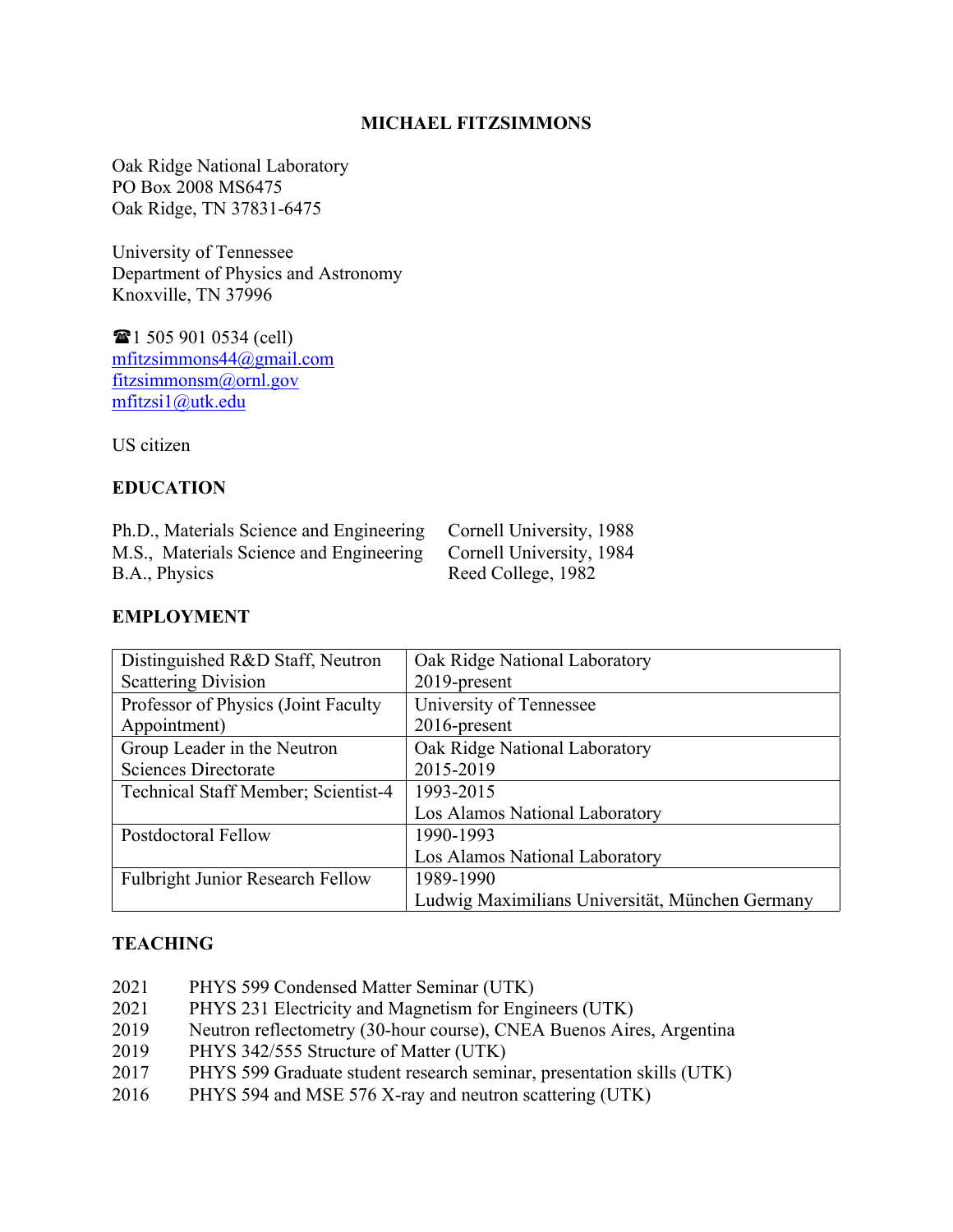### **POSTDOCS MENTORED**

| Phil Yashar           | Qorvo Inc.                                             |
|-----------------------|--------------------------------------------------------|
| Axel Hoffmann         | Professor, University of Illinois, Urbana IL           |
| Sungkyun Park         | Dept. Chair, Professor, Pusan, Korea                   |
| Justin Olamit         | U.S. Patent office                                     |
| Brian Kirby           | Group Leader—Neutron Research, NIST                    |
| Mikhail Zhernenkov    | Instrument scientist, NSLS-2                           |
| Surendra Singh        | Instrument scientist, BARC India                       |
| Qiang Wang            | Research professor, West Virginia University           |
| Prashant Jain         | CEO, Sirphey, https://sirphey.com/aboutus              |
| Erjia Guo             | Professor, Institute of Physics, Beijing               |
| <b>Ryan Desautels</b> | Seagate                                                |
| <b>Thomas Farmer</b>  | ISIS, Rutherford Lab                                   |
| Tianhao Wang          | <b>Chinese Neutron Spallation Source</b>               |
| Amanda Huon           | Professor, University of the Sciences, Philadelphia PA |
|                       |                                                        |

## **GRADUATE STUDENT MENTORED**

Xin Wen University of Tennessee, Knoxville

# **AWARDS AND HONORS**

- 2019 Subject matter expert for the International Atomic Energy Agency
- 2014 **Fellow of the Neutron Scattering Society of America**
- 2014 Visiting scholar, University of California at San Diego
- 2008-11 Visiting scholar, the Laboratoire de Physique des Matériaux, Université H. Poincaré Vandœuvre les Nancy, France
- 2007 **Fellow of the American Physical Society**
- 2004 Los Alamos Neutron Science Director's Award
- 2001 Los Alamos National Laboratory Director's Award (individual)

# **SERVICE**

| <b>Professional Society Governance</b> | 2019 President of the Materials Research Society           |
|----------------------------------------|------------------------------------------------------------|
|                                        | Materials Research Society, 1/1/2018-12/31/2020            |
|                                        | VP in 2018, Pres. in 2019, Past Pres. in 2020.             |
|                                        | <b>Treasurer and Officer of the Board of Directors,</b>    |
|                                        | Materials Research Society, 1/1/2010-12/31/2015            |
|                                        | Chair, Finance Committee, Materials Research Society,      |
|                                        | 2013-2015                                                  |
|                                        | <b>Member-at-large, topical Group on Magnetism and its</b> |
|                                        | Applications (GMAG), American Physical Society, 2007-      |
|                                        | 2009                                                       |
|                                        | <b>Chair, Nominating committee for GMAG 2009</b>           |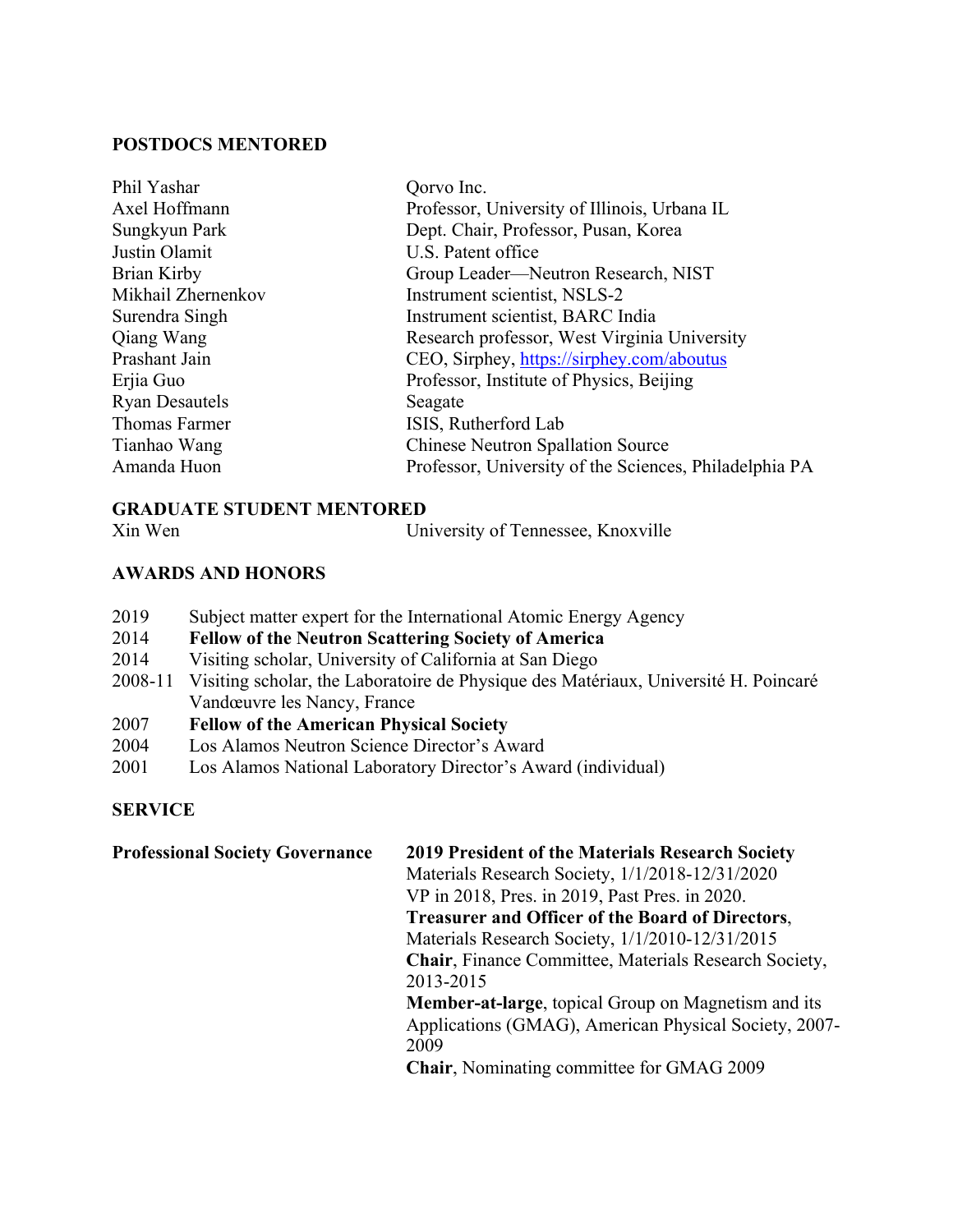| <b>Committees</b>                 | <b>Chair</b> , Science Technical Advisory Panel (reflectometry)<br>for the European Spallation Source, 2016-present<br>Member, Basic Research Needs for Synthesis Science<br>Basic Energy Sciences, panel 2016<br>Member, Neutron Optics Technical Advisory Panel for<br>the European Spallation Source, 2012-2016<br>Member, Basic Energy Sciences review panel of the<br>neutron scattering directorate, Oak Ridge National<br>Laboratory, 2012                                                                                                                                                                                                                                                                                                                                                                                         |
|-----------------------------------|-------------------------------------------------------------------------------------------------------------------------------------------------------------------------------------------------------------------------------------------------------------------------------------------------------------------------------------------------------------------------------------------------------------------------------------------------------------------------------------------------------------------------------------------------------------------------------------------------------------------------------------------------------------------------------------------------------------------------------------------------------------------------------------------------------------------------------------------|
| <b>Conferences</b>                | Member, programming committee condensed matter<br>programming committee International Conference on<br>Neutron Scattering '17<br><b>Member</b> , programming committee condensed matter<br>programming committee American Conference on<br>Neutron Scattering '16<br><b>Member</b> , programming committee Surface X-ray and<br>Neutron Scattering Conference, '15<br>Member, programming committee Magnetism and<br>Magnetic Materials Conference '13<br><b>Member</b> , programming committee condensed matter<br>programming committee American Conference on<br>Neutron Scattering '12<br>Meeting Chair, Fall 2008 Meeting of the Materials<br><b>Research Society</b><br>Chair, condensed matter programming committee<br>American Conference on Neutron Scattering '08<br>Symposium organizer, Materials Research Society,<br>2002. |
| <b>Neutron Scattering Schools</b> | Lecturer, Neutron reflectometry, Comisión Nacional de<br>Energía Atómica, Buenos Aires, Argentina 2019 on<br>behalf of the International Atomic Energy Agency<br>(IAEA)<br>Lecturer, Neutron reflectometry and small angle neutron<br>scattering, Comisión Nacional de Energía Atómica,<br>Buenos Aires, Argentina 2017<br>Lecturer, Neutron reflectometry and small angle neutron<br>scattering, Comisión Nacional de Energía Atómica,<br>Bariloche, Argentina 2017<br>Lecturer, Introduction to Neutron Scattering, May 2015<br>Materials Characterization Course, UTK, MS&E<br>Organizer and lecturer, 5 <sup>th</sup> LANSCE neutron scattering<br>school, 2009<br>Lecturer, Canadian Neutron Scattering School, Chalk<br>River Canada, 2006.                                                                                         |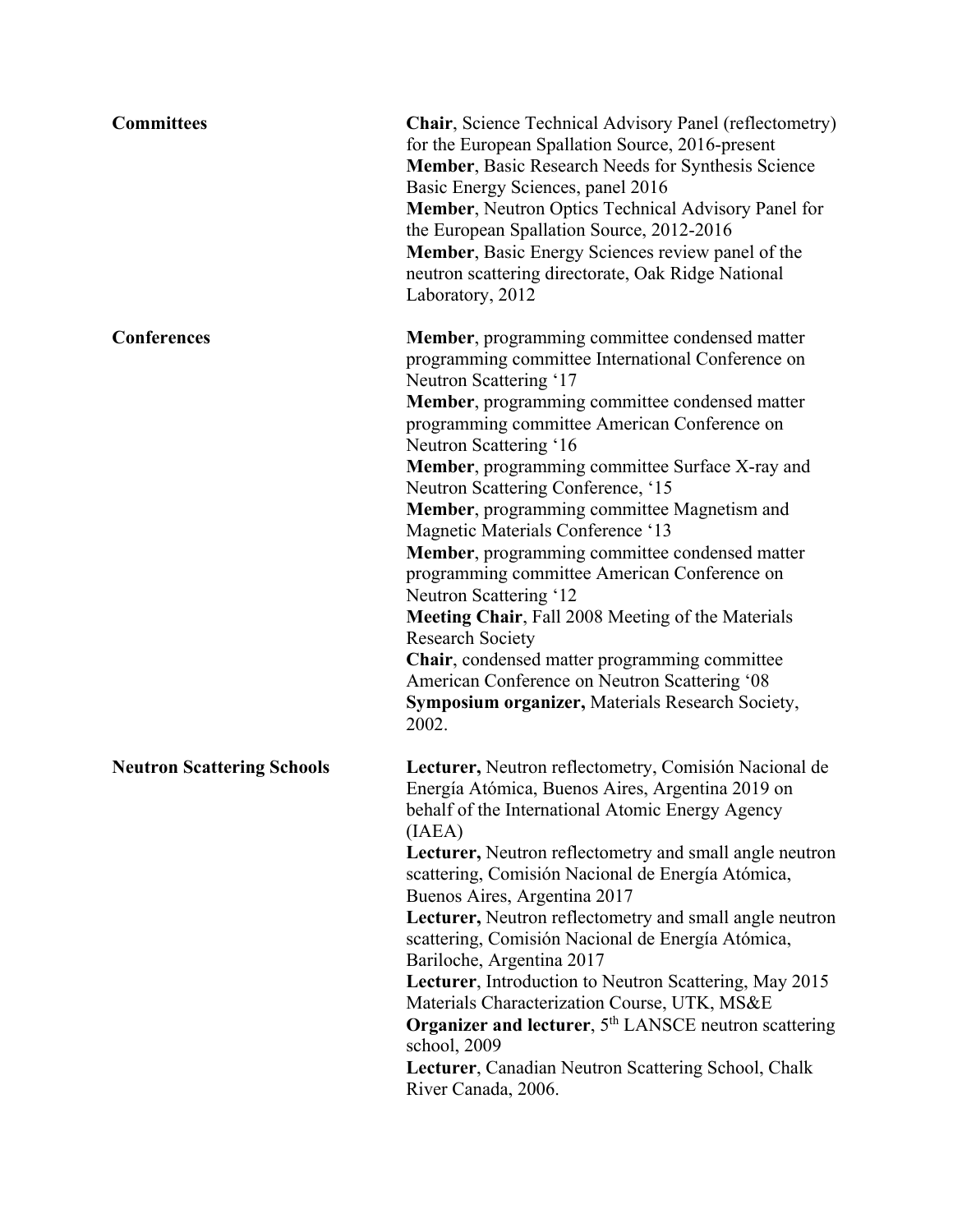|                          | Lecturer, 1 <sup>st</sup> LANSCE neutron scattering school, 2004 |
|--------------------------|------------------------------------------------------------------|
| Workshops                | Organizer, Emerging opportunities in condensed matter            |
|                          | research inspired quantum confinement, workshop                  |
|                          | ORNL/UTK 2017.                                                   |
|                          | https://conference.sns.gov/event/67/overview                     |
|                          | Organizer, Very cold neutrons for the Second Target              |
|                          | Station workshop, ORNL 2016.                                     |
|                          | https://conference.sns.gov/event/18/                             |
|                          | <b>Invited Speaker, SANS Opportunities for Hard</b>              |
|                          | Condensed Matter, 4/14 ORNL.                                     |
|                          | Participant, Quantum Condensed Matter and neutron                |
|                          | scattering, 12/13 Berkeley, CA                                   |
|                          | Chair, Neutron optics and polarization techniques for the        |
|                          | NIST-NCNR expansion upgrade workshop                             |
|                          | <b>Organizer</b> , Neutron scattering and nanomagnetism, 2004    |
|                          | Invited Speaker, Reflectometry at the SNS, ANL, 2000             |
|                          | Invited Speaker, Reflectometry at the LPSS, LBNL,<br>1995        |
|                          | Invited Speaker, High power spallation source, ANL,              |
|                          | 1993                                                             |
| <b>Proposal Reviewer</b> | Department of Energy, National Science Foundation                |
| <b>Memberships</b>       | <b>American Physical Society</b>                                 |
|                          | <b>Materials Research Society</b>                                |
|                          | Neutron Scattering Society of America                            |
|                          |                                                                  |

# **FUNDED PROJECTS**

Project/Proposal Title: **High resolution validation of next generation turbulent flow models using neutron beams and laser fluorescence in cryogenic Helium** (M. Fitzsimmons PI) Source of Support: **ORNL-LDRD** Total Award Amount: **\$190,000** Total Award Period Covered: **2017-18** Location of Project: **Oak Ridge National Laboratory**

Project/Proposal Title: **Emerging opportunities in condensed matter research inspired by quantum confinement** (M. Fitzsimmons PI) Source of Support: **ORNL-LDRD** Total Award Amount: **\$25,000** Total Award Period Covered: **2017** Location of Project: **Oak Ridge National Laboratory**

Project/Proposal Title: **Next generation science enabled by a very cold neutron source for the STS** (M. Fitzsimmons PI) Source of Support: **ORNL-LDRD** Total Award Amount: **\$25,000** Total Award Period Covered: **2016**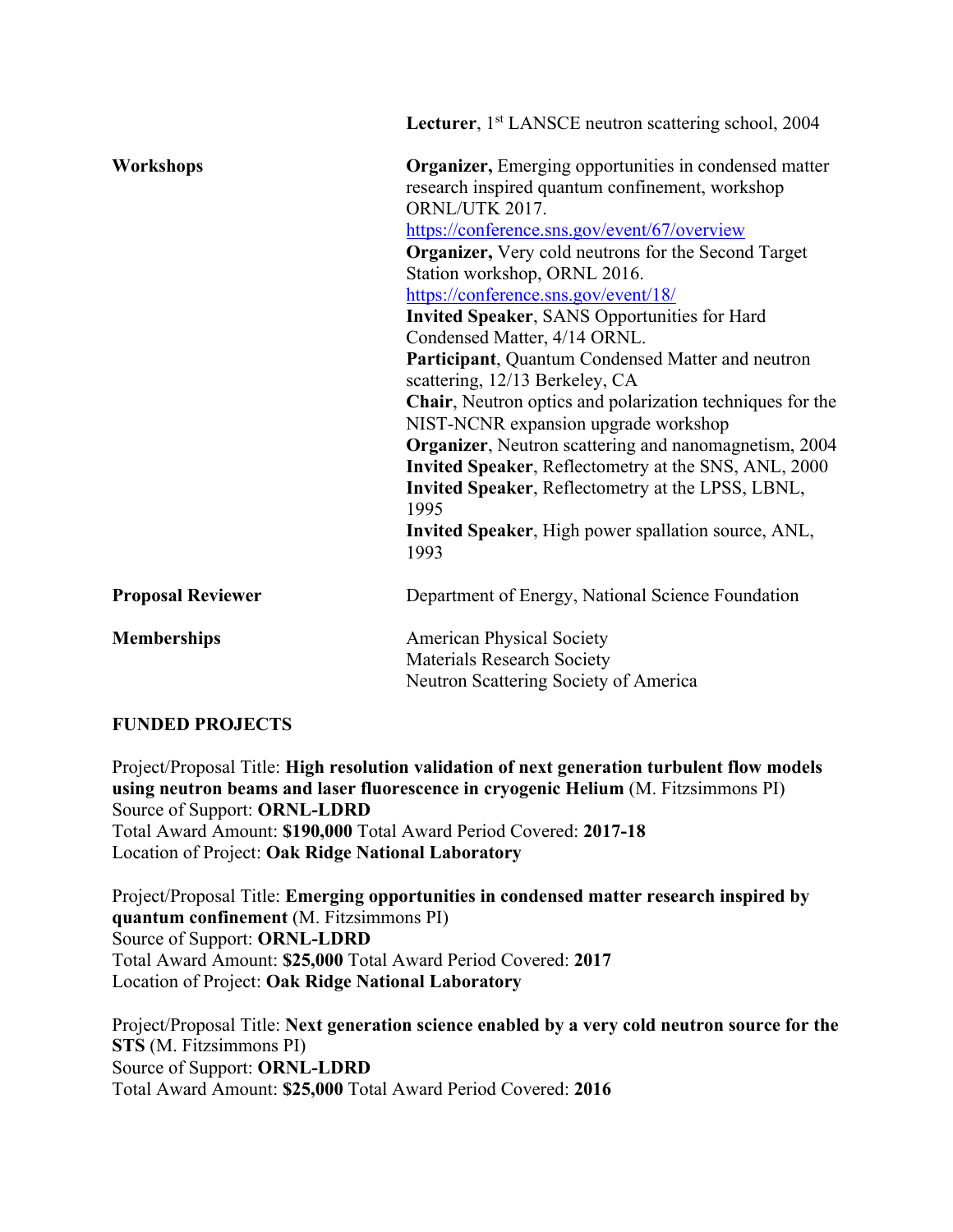Location of Project: **Oak Ridge National Laboratory**

Project/Proposal Title: **Quantum Condensed Matter and Heterostructures** (M. Fitzsimmons PI) Source of Support: **ORNL-LDRD** Total Award Amount: **\$25,000** Total Award Period Covered: **2017** Location of Project: **Oak Ridge National Laboratory**

Project/Proposal Title: **Observing hidden structure underpinning emergent functionality in mesoscale materials** (M. Fitzsimmons PI) Source of Support: **ORNL-LDRD** Total Award Amount: **\$576,000** Total Award Period Covered: **2016-2017** Location of Project: **Oak Ridge National Laboratory**

Project/Proposal Title: **Magnetoelectric multiferroic nanocomposites—going beyond complex oxide perovskites** (M. Fitzsimmons PI) Source of Support: **ORNL-LDRD (strategic hire)** Total Award Amount: **\$400,000** Total Award Period Covered: **2015-2016** Location of Project: **Oak Ridge National Laboratory**

Project/Proposal Title: **Multiferroic Response Engineering in Mesoscale Oxide Structures** (Q. Jia PI, M. Fitzsimmons, Co-investigator) Source of Support: **LANL-LDRD** Total Award Amount: **\$6,000,000** Total Award Period Covered: **2014-2016** Location of Project: **Los Alamos National Laboratory**

Project/Proposal Title: **Spin echo scattering angle measurement technique and Asterix upgrade** (R. Pynn IU and M. Fitzsimmons LANL) Source of Support: **DOE**  Total Award Amount: **\$880,000** Total Award Period Covered: **2008-2012**  Location of Project: **Indiana University and Los Alamos National Laboratory**

Project/Proposal Title: **Control of structure-property relationships in complex oxide films by engineered-strain** (M. Fitzsimmons LANL, PI) Source of Support: **DOE**  Total Award Amount: **\$750,000** Total Award Period Covered: **2008-2011** Location of Project: **Los Alamos National Laboratory**

Project/Proposal Title: **Novel Physical Behavior of Nanostructured Materials Derived from Interface Atoms** (M. Nastasi PI, M. Fitzsimmons, Co-investigator) Source of Support: **LANL-LDRD** Total Award Amount: **\$6,000,000** Total Award Period Covered: **2006-2008** Location of Project: **Los Alamos National Laboratory**

Project/Proposal Title: **Non-equilibrium Electron Spin Transport and Dynamics in Solids** (D. Smith PI, M. Fitzsimmons, Co-investigator)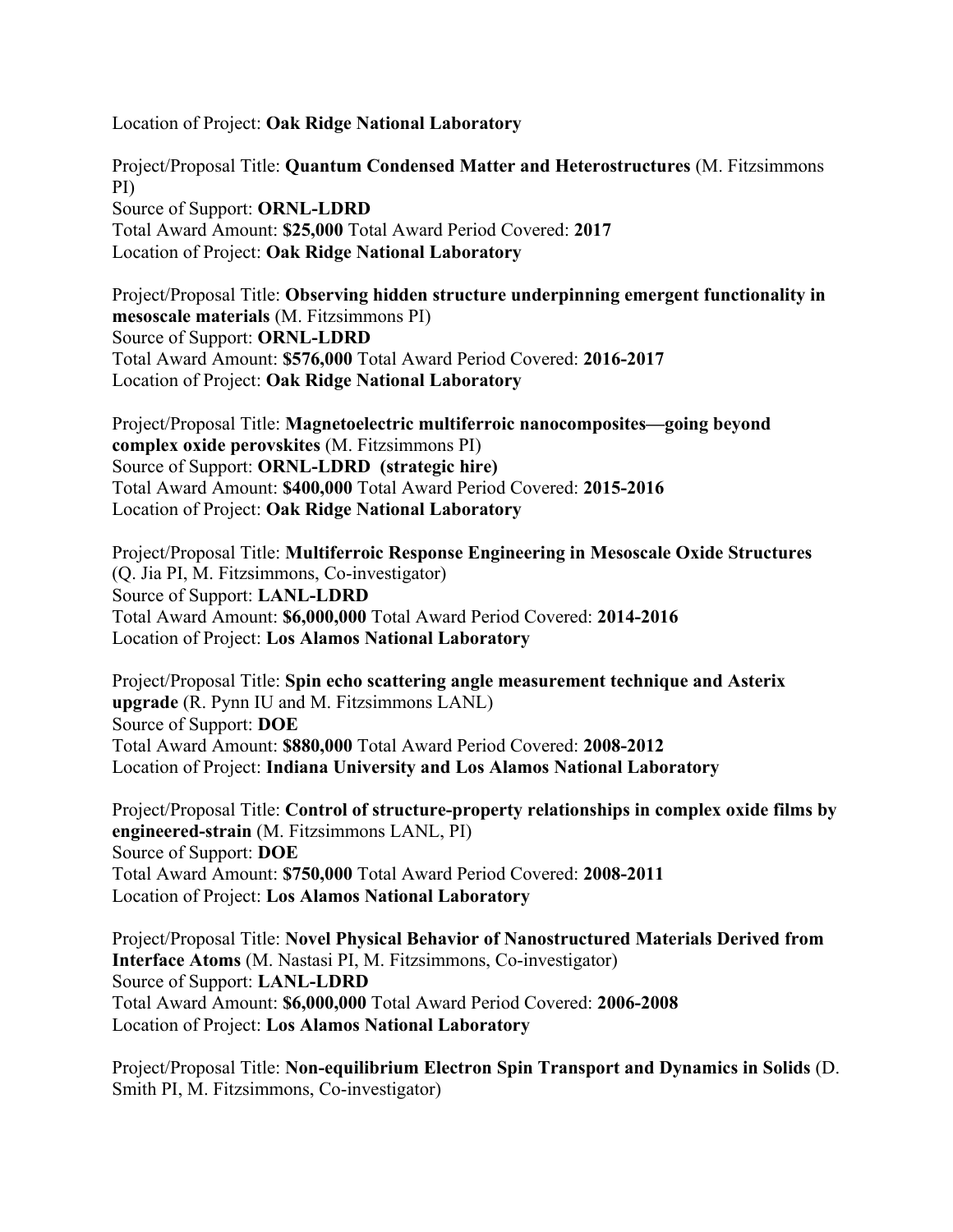Source of Support: **LANL-LDRD** Total Award Amount: **\$6,000,000** Total Award Period Covered: **2006-2008**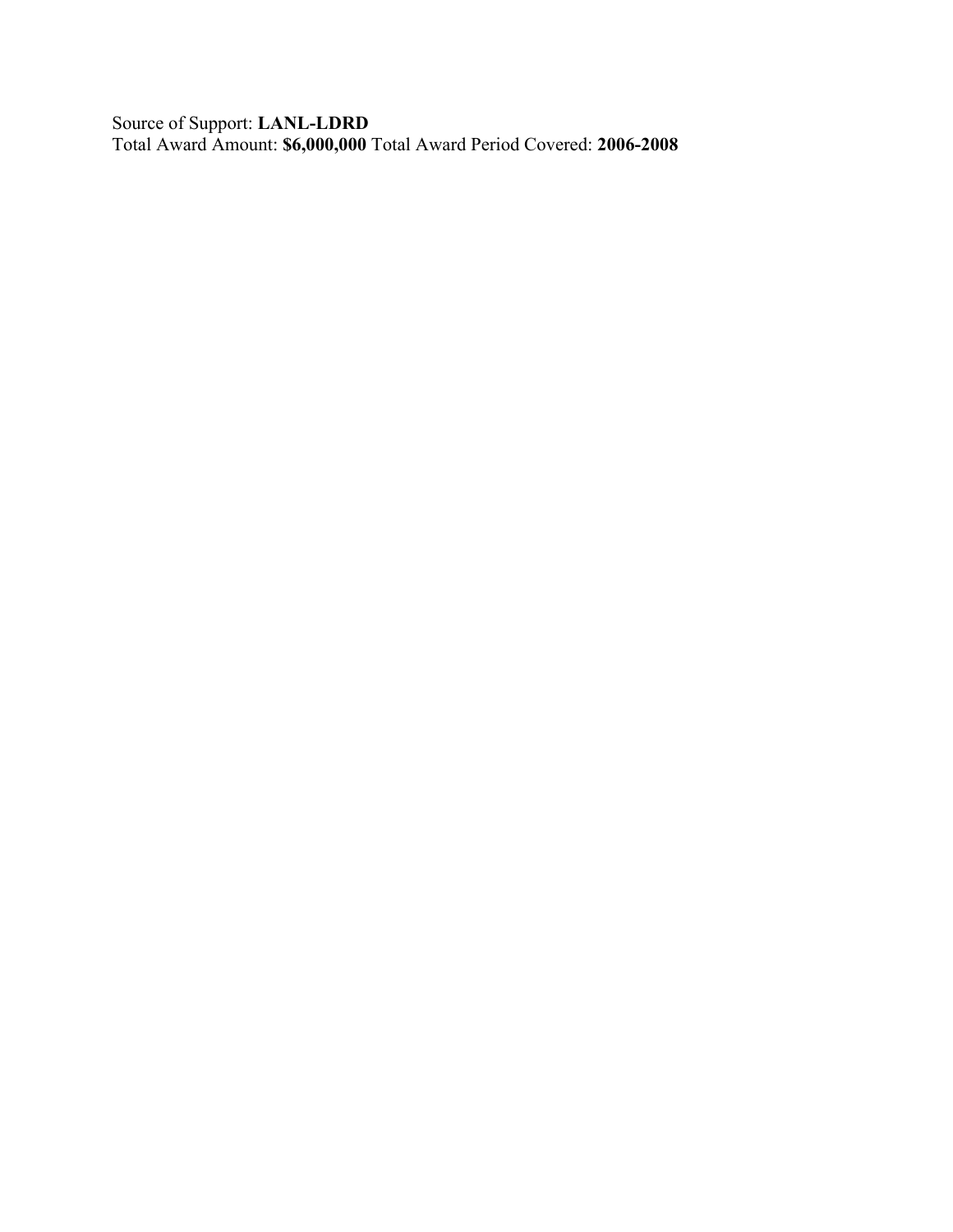# **INVITED TALKS**

- 54. **A scheme to measure fluid flow with neutron beams,** M.R. Fitzsimmons, Dept. of Physics and Astronomy, University of Nebraska*,* Lincoln NE, 2021 (virtual colloquium).
- 53. **Three means to control interface magnetism,** M.R. Fitzsimmons, Dept. of Materials Science, Seoul National University*,* Seoul, Korea 2018.
- 52. **Three means to control interface magnetism,** M.R. Fitzsimmons, (Keynote talk) International Conference on Electronic Materials and Nanotechnology for a Green Environment (ENGE 2018), Jeju, Korea 2018.
- 51. **Three means to control interface magnetism,** M.R. Fitzsimmons, Dept. of Physics and Astronomy New Mexico State University, Las Cruces NM 2018.
- 50. **Three means to control interface magnetism,** M.R. Fitzsimmons, *Surface X-ray and Neutron Scattering Conference,* Pohang, Korea 2018.
- 49. **Interface magnetism in complex oxide heterostructures and manufactured magnetoelectric coupling,** M.R. Fitzsimmons (Fitzsimmons received invitation and Guo presented), *American Physical Society* March Meeting, Los Angeles CA 2018.
- 48. **Applications of polarized neutron scattering to guide development of novel functional heterostructures,** M.R. Fitzsimmons, JCNS Workshop Trends and Perspectives in Neutron Instrumentation: Probing Structure and Dynamics at Interfaces and Surfaces, 10 - 13 October 2017, Tutzing, Germany
- 47. **Probing planar interfaces with neutron scattering—a 16 hour lecture series,** M.R. Fitzsimmons, *Comision Nacional de Energia Atomica*, Buenos Aires, Argentina 2017.
- 46. **Electric field control of the magnetic order parameter of magnetic pillars embedded in a ferroelectric matrix,** M.R. Fitzsimmons, *Comision Nacional de Energia Atomica*, Buenos Aires, Argentina 2017.
- 45. **Influence of stress on interface magnetism,** M.R. Fitzsimmons, *Comision Nacional de Energia Atomica*, Buenos Aires, Argentina 2017.
- 44. **Routes to synthetic magnetolectric coupling across interfaces,** M.R. Fitzsimmons, *Comision Nacional de Energia Atomica*, Buenos Aires, Argentina 2017.
- 43. **Routes to synthetic magnetolectric coupling across interfaces,** M.R. Fitzsimmons, *Comision Nacional de Energia Atomica*, Bariloche, Argentina 2017.
- 42. **Probing planar interfaces with neutron scattering—a 16 hour lecture series,** M.R. Fitzsimmons, *Comision Nacional de Energia Atomica*, Bariloche, Argentina 2017.
- 41. **Routes to synthetic magnetolectric coupling across interfaces,** M.R. Fitzsimmons, *Competing Interactions and Colossal Responses in Transition Metal Oxides*, Telluride, CO 2017.
- 40. **Routes to synthetic magnetolectric coupling across interfaces,** M.R. Fitzsimmons, *Department of Physics Michigan State University*, Lansing, MI 2017.
- 39. **Strain and charge: Routes to synthetic magnetolectric coupling,** M.R. Fitzsimmons, *Workshop on neutron scattering to study magnetic, multiferroic and superconducting materials,* Bariloche, Argentina, February, 2016.
- 38. **Strain and charge: Routes to perfect synthetic magnetolectric coupling,** M.R. Fitzsimmons, *University of Tennessee Physics Department,* November, 2015.
- 37. **Enabling use-inspired applications of mesoscale materials,** M.R. Fitzsimmons, *Duke University*, September 2015.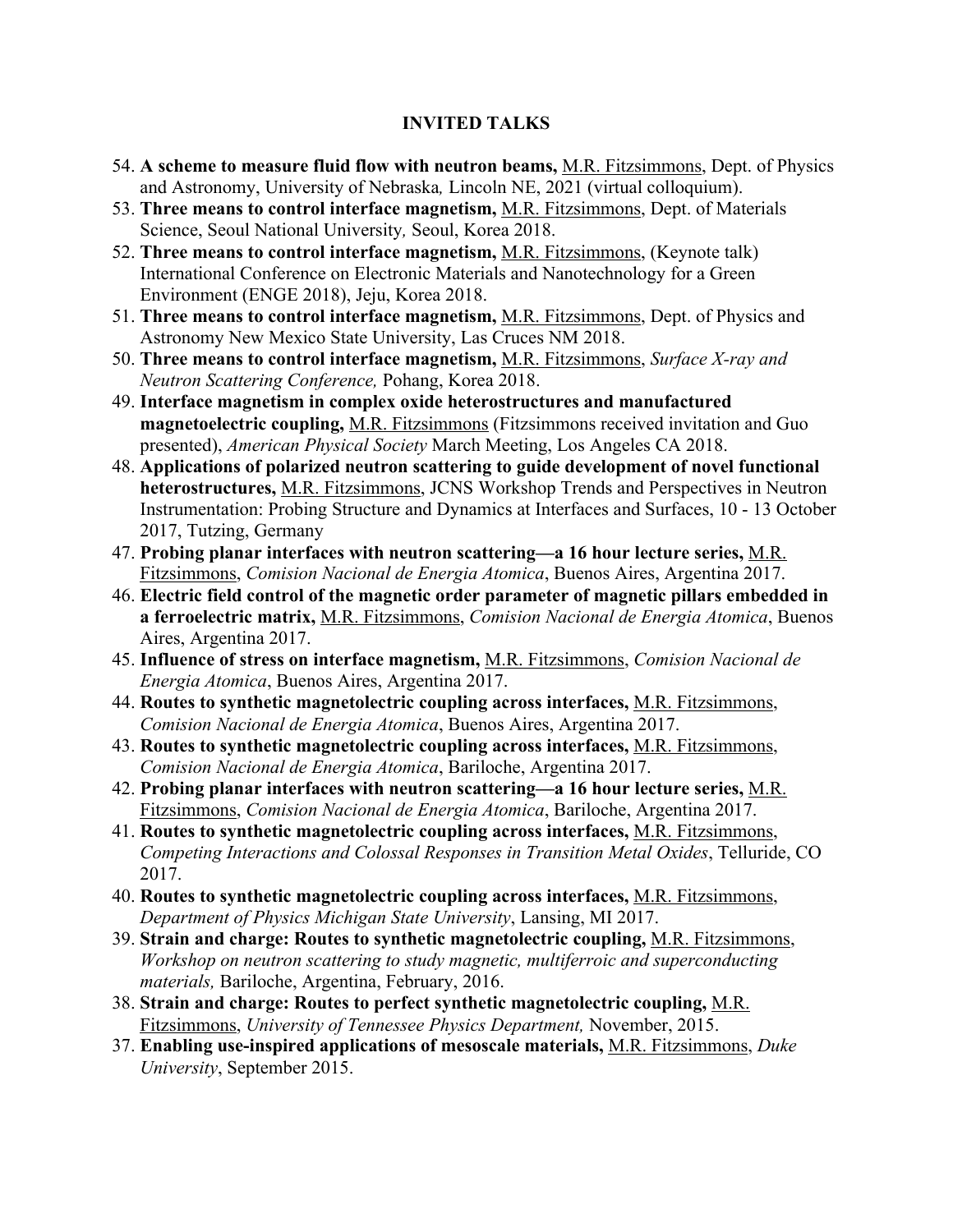- 36. **Neutron and resonant x-ray scattering studies of magnetism of complex oxide interfaces—an emergent property or materials science?**, M.R. Fitzsimmons, *Materials Science Department seminar, University of Tennessee*, October 2014.
- 35. **Studies of interface magnetism in thin films—the next Blue Ocean opportunity for SANS**, M.R. Fitzsimmons, *Physics department seminar, West Virginia University*, August 2014.
- 34. **Studies of interface magnetism in thin films—the next Blue Ocean opportunity for SANS**, M.R. Fitzsimmons, *New Directions and Opportunities for Small-Angle Neutron Scattering in Condensed Matter Science, Oak Ridge National Laboratory*, July 2014.
- 33. **Neutron scattering studies of magnetism of complex oxide interfaces—an emergent property or materials science?** M.R. Fitzsimmons, *Neutron Scattering Directorate seminar Oak Ridge National Laboratory*, June 2014.
- 32. **Influence of applied bending stress to magnetic non-uniformity, saturation magnetization and ordering temperature in (La0.4Pr0.6)0.67Ca0.33MnO3 films**, M.R. Fitzsimmons, *Materials Week, Ohio State University*, May 2014.
- 31. **Influence of applied bending stress to magnetic non-uniformity, saturation magnetization and ordering temperature in**  $(La_{0.4}Pr_{0.6})_{0.67}Ca_{0.33}MnO_3$  **films, M.R.** Fitzsimmons, *UC Davis Physics Department*, May 2014.
- 30. **Magnetic non-uniformity in (La0.4Pr0.6)0.67Ca0.33MnO3 films and measurement of the strain-magnetization coupling coefficient**, M.R. Fitzsimmons, *UC San Diego Physics Department*, 2012.
- 29. **Magnetic non-uniformity in (La0.4Pr0.6)0.67Ca0.33MnO3 films and measurement of the strain-magnetization coupling coefficient**, M.R. Fitzsimmons, Magnetic North III, Banff Canada, June 2012.
- 28. **Small angle neutron scattering using polarized neutron beams form a user's perspective**, M.R. Fitzsimmons, *tutorial at the American Conference on Neutron Scattering, Washington D.C.,* June 2012.
- 27. **Upper limit to magnetism in LaAlO3/SrTiO3 heterostructures,** M.R. Fitzsimmons, *American Physical Society Meeting, Boston MA*, February 2012.
- 26. **How can polarized neutron reflectometry help us understand phantom magnetism?**, M.R. Fitzsimmons, *International conference on films and surface magnetism, Berlin Germany,* July 2009.
- 25. **How can polarized neutron reflectometry help us understand phantom magnetism?**, M.R. Fitzsimmons, *Helmholtz-Zentrum Berlin, Germany,* May 2009.
- 24. **Understanding the novel properties of nanostructured magnetized materials and the role of polarized neutron reflectometry**, M.R. Fitzsimmons, *Plenary Nanoscience Lecture at the SNS/HFIR Users meeting,* October 2007.
- 23. **Magnetization depth profile of a Laves phase exchange coupled superlattice**, M.R. Fitzsimmons, *Ruhr Universität, Bochum,* June 2007.
- 22. **Origins of novel properties of nanostructured magnetized materials**, M.R. Fitzsimmons, *Technical Universität Berlin*, May 2007.
- 21. **Origin of positive and negative exchange bias in Co/FeF2**, M.R. Fitzsimmons, *American Crystallographic Association, Honolulu Hawaii*, July 2006.
- 20. **The vector magnetization depth profile of a Laves phase exchange-coupled superlattice obtained using a combined approach of micromagnetic simulation and neutron**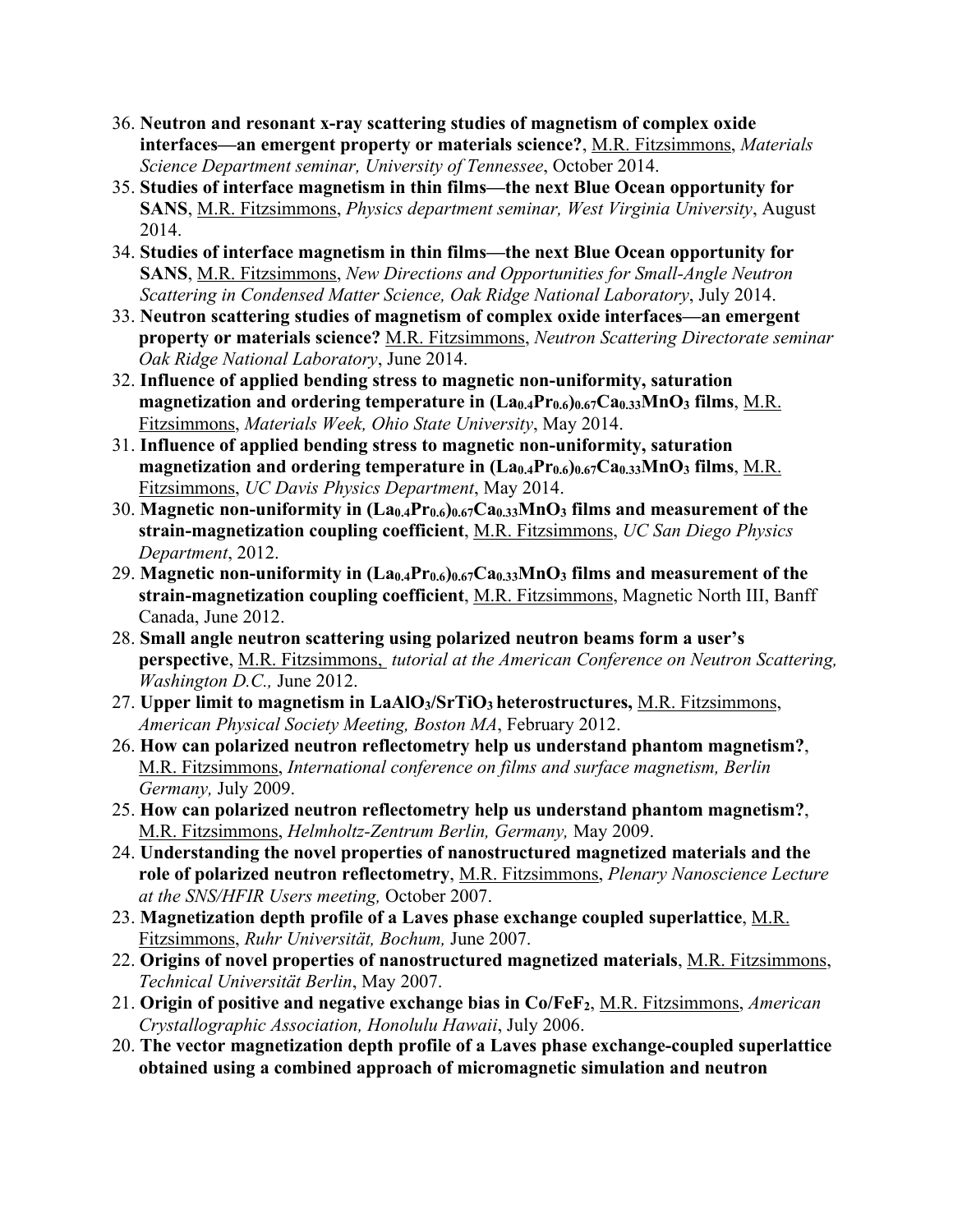**reflectometry,** M.R. Fitzsimmons, *American Conference on Neutron Scattering, St. Charles IL,* June 2006.

- 19. **Vector magnetization depth profiles obtained with polarized neutron reflectometry,** M.R. Fitzsimmons, *The 9th Canadian Summer School on Neutron Scattering, Chalk River Canada,* June 2006.
- 18. **Novel magnetic behavior and exchange coupling across planar interfaces**, M.R. Fitzsimmons, *The 9th Canadian Summer School on Neutron Scattering, Chalk River Canada*, June 2006.
- 17. **Depth profile of uncompensated spins in exchange biased Co/FeF2**, M.R. Fitzsimmons, *University of Western Australia, Perth Australia,* Nov. 2005.
- 16. **Depth profile of uncompensated spins in exchange biased Co/FeF2**, M.R. Fitzsimmons, *International Conference on Neutron scattering, Sydney Australia,* Nov. 2005.
- 15. **Influence of high magnetic fields on the magnetic depth profile of an exchange spring multilayer**, M.R. Fitzsimmons, *International Materials Research Congress, Cancun Mexico,* August 2005.
- 14. **Test of the LPSS concept and so much more**, M.R. Fitzsimmons, *Next generation neutron source workshop, San Diego, CA USA,* June 2005.
- 13. **Polarized neutron scattering in very big fields**, M.R. Fitzsimmons, *Probing matter at high magnetic fields with X-rays and neutrons, Tallahassee, FL USA,* May 2005.
- 12. **Magnetic antiferromagnets and exchange bias**, M.R. Fitzsimmons, *University of California at Santa Barbara Materials Science Colloquium,* November 2004.
- 11. **Understanding induced magnetization in antiferromagnets and exchange bias with neutron scattering**, M.R. Fitzsimmons, *International Materials Research Congress, Cancun Mexico,* August 2004.
- 10. **Induced magnetization in antiferromagnets and exchange bias,** M.R. Fitzsimmons, *Polarized Neutrons in Condensed Matter Investigations, Washington D*.C., June 2004.
- 9. **Influence of Structural Disorder and Temperature on Magnetization Reversal in Exchange Coupled Bilayers**, M.R. Fitzsimmons, *Polarized Neutrons and Synchrotron Xrays for Magnetism, Venice, Italy,* Aug. 2003.
- 8. **Quantitative Profiling of Interfacial Magnetism with Neutron Scattering**, M.R. Fitzsimmons, *Meeting of the University of California at Santa Barbara-LANL Campus-Laboratory Collaboration (CLC), Santa Barbara, CA,* June 2003.
- 7. **Polarized neutron reflectometry of magnetic multilayers, Neutron and Synchrotron Xray Scattering in Condensed-matter Research**, M.R. Fitzsimmons, *Paul Scherrer Institut, Villigen, Switzerland, Aug*. 2002.
- 6. **Magnetization reversal in exchange-biased films**, M.R. Fitzsimmons, *The 7th International Conference on Surface X-ray & Neutron Scattering, Lake Tahoe, CA.,* Sep. 2002.
- 5. **Asymmetric Magnetization Reversal in Exchange Bias Systems**, M.R. Fitzsimmons, *2001 March Meeting of the American Physical Society, Seattle WA.,* March 2001.
- 4. **Small angle neutron scattering from magnetic materials**, M.R. Fitzsimmons, *3rd LANSCE User Group Meeting*, Jan. 2000.
- 3. **45° Exchange Coupling Across the Fe-FeF2 Interface**, M.R. Fitzsimmons, *44th Annual Conference on Magnetism & Magnetic Materials, San Jose, CA,* November 15–18, 1999.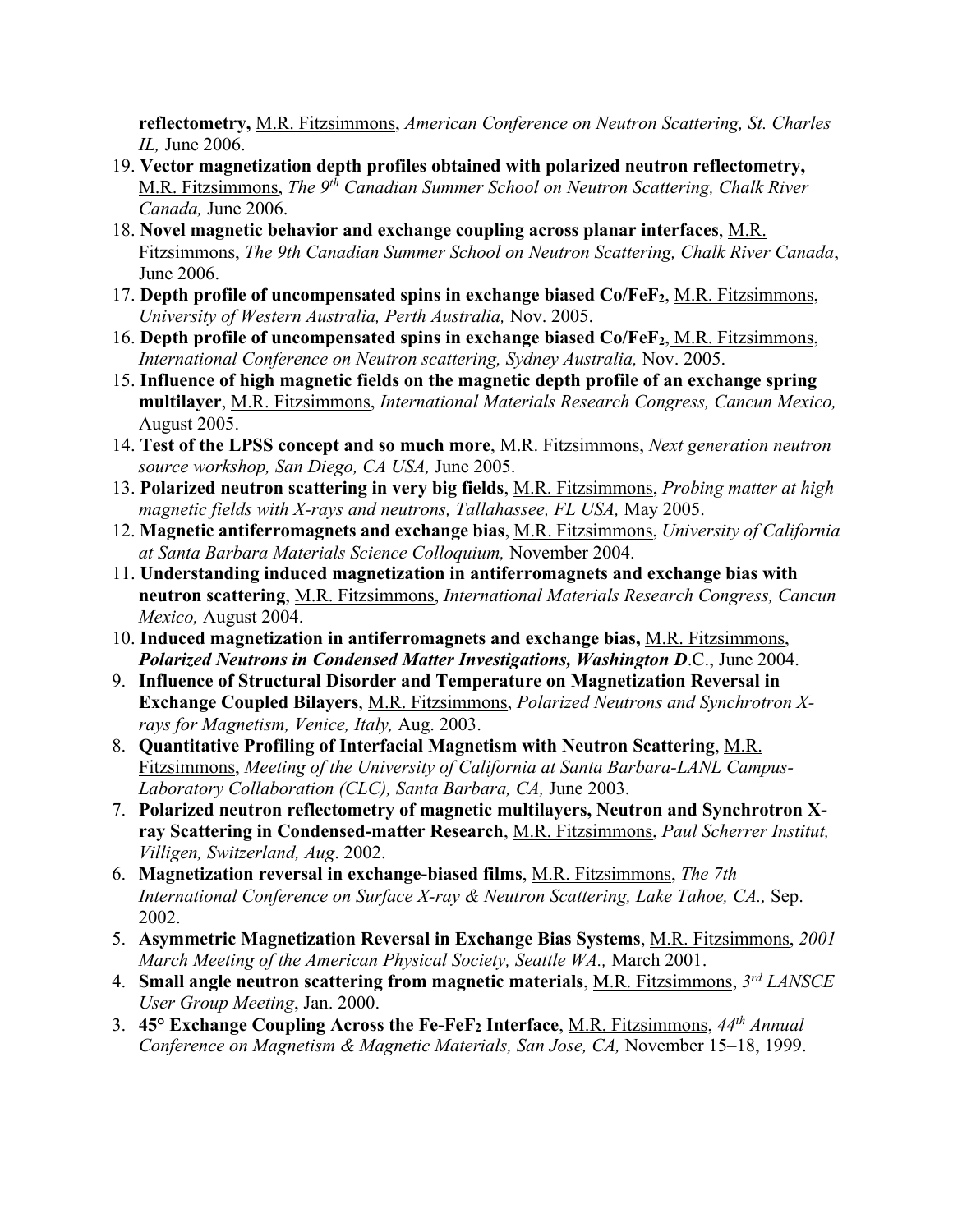- 2. **Characterization of the Atomic and Magnetic Structures of Nanocrystalline Materials using Neutron Powder Diffraction**, M.R. Fitzsimmons, *TMS-AIME conference, Las Vegas, NV* 1995.
- 1. **The Magnetization Density Profile of a Grain Boundary in Nickel**, M.R. Fitzsimmons, *The Magnetism and Magnetic Materials conference, Albuquerque, NM*, June 1994.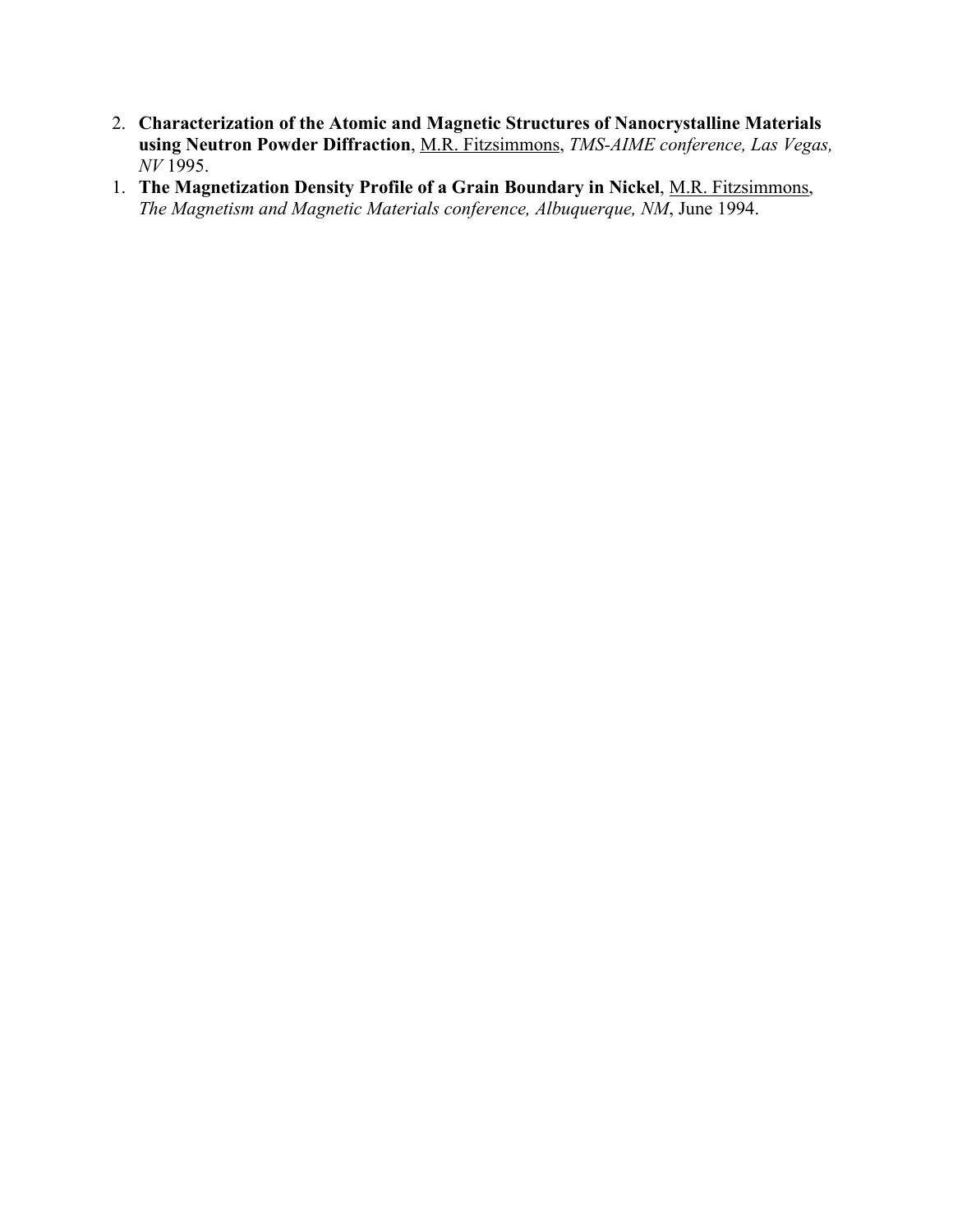### **PUBLICATIONS**

### **For latest citation list:**

## **http://scholar.google.com/citations?user=5xDFeHsAAAAJ&hl=en&oi=ao**

(\* denotes impact factor >7)

- 157. D. Carranza-Celis, E. Skoropata, Amlan Biswas, **M.R. Fitzsimmons**, Ivan K. Schuller and Juan Gabriel Ramirez, **Magnetism dynamics driven by phase separation in Pr-doped manganite thin films: A Ferromagnetic resonance study**, *Phys. Rev. Mat.,* accepted (2021).
- \*156. Qiao Jin, Zhiwen Wang, Qinghua Zhang, Yonghong Yu, Shan Lin, Shengru Chen, Mingqun Qi, He Bai, Amanda Huon, Qian Li, Le Wang, Xinmao Yin, Chi Sin Tang, Andrew T. S. Wee, Fanqi Meng, Jiali Zhao, Jia-Ou Wang, Haizhong Guo, Chen Ge, Can Wang, Wensheng Yan, Tao Zhu, Lin Gu, Scott A. Chambers, Sujit Das, Timothy Charlton, **Michael R. Fitzsimmons**, Gang-Qin Liu, Shanmin Wang, Kui-juan Jin, Hongxin Yang and Er-Jia Guo, **Room-temperature ferromagnetism at an oxide/nitride interface**, *Phys. Rev. Lett.,* accepted (2021).
- 155. Amanda Huon, Sangmoon Yoon, **Michael R. Fitzsimmons**, Timothy R. Charlton, Jong Mok Ok, Clarina dela Cruz and Ho Nyung Lee, **Effects of Sn substitution in SrRuO3 epitaxial films**, *Appl. Phys. Lett*., **119**, 112404 (2021). https://doi.org/10.1063/5.0061902
- \*154. C. Liu, Y. Liu, B. Zhang, C-J Sun, D. Lan, P. Chen, X. Wu, P. Yang, X. Yu, T. Charlton, **M. Fitzsimmons**, J. Ding, J. Chen, M.G. Chow, **Self-polarization Controlled Magnetic Stratification and Magnetic Coupling in Ultrathin La0.67Sr0.33MnO3,** *ACS Appl. Materials and Interfaces*, **13**(25) 30137 (2021). https://doi.org/10.1021/acsami.1c02300
- \*153. S. Lin, Q. Zhang, X. Sang, J. Zhao, S. Cheng, A. Huon, Q. Jin, S. Chen, S. Chen, W. Cui, H. Guo, M. He, C. Ge, C. Wang, J-O Wang, **M.R. Fitzsimmons**, L. Gu, T. Zhu, K. Jin and E-J Guo, **Dimensional Control of Octahedral Tilt in SrRuO3 via Infinite-layered Oxides**, *NanoLetters* (2021). https://dx.doi.org/10.1021/acs.nanolett.1c00352
- 152. A. Addazi, et al., **New high-sensitivity searches for neutrons converting into antineutrons and /or sterile neutrons at the European Spallation Source**, J. Phys. G: Nucl. Part. Phys., **48** 070501 (2021) https://doi.org/10.1088/1361-6471/abf429
- \*151. Lisha Fan, Xiang Gao, Thomas O. Farmer, Donkyu Lee, Er-Jia Guo, Sai Mu, Kai Wang, **Michael R Fitzsimmons**, Matthew F. Chisholm, Thomas Zac Ward, Gyula Eres, Ho Nyung Lee, **Vertically aligned single-crystalline CoFe2O4 nanobrush architectures with high magnetization and tailored magnetic anisotropy,** *Nanomaterials* **10**, 472 (2020). https://www.mdpi.com/2079- 4991/10/3/472
- 150. Shan Lin, Qinghua Zhang, Manuel A. Roldan, Sujit Das, Timothy Charlton, **Michael R. Fitzsimmons**, Qiao Jin, Sisi Li, Zhenping Wu, Shuang Chen, Haizhong Guo, Xin Tong, Meng He, Chen Ge, Can Wang, Lin Gu, Kui-juan Jin and Er-Jia Guo, **Switching Magnetic Anisotropy of SrRuO3 by Capping-Layer-Induced Octahedral Distortions**, *Phys. Rev. Applied,* **13** 034033 (2020). https://doi.org/10.1103/PhysRevApplied.13.034033
- \*149. Dongkyu Lee, Xiang Gao, Lixin Sun, Youngseok Jee, Jonathan Poplawsky, Thomas Farmer, Lisha Fan, Er-jia Guo, Qiyang Lu, William Heller, Yongseong Choi, Daniel Haskel, **Michael Fitzsimmons**, Matthew Chisholm, Kevin Huang, Bilge Yildiz, and Ho Nyung Lee, **Colossal oxygen vacancy formation at a fluorite-bixbyite interface**, *Nature Comm.* **11**, 1371 (2020). https://doi.org/10.1038/s41467-020-15153-8
- \*148. X. Wen, Shiran Bao, L. McDonald, J. Pierce, G.L. Greene, Lowell Crow, Xin (Tony) Tong, A. Mezzacappa, R. Glasby, W. Guo and M.R. Fitzsimmons, Imaging fluorescence of  $He_2^*$  excimers **created by neutron capture in liquid He II—a new approach for turbulent flow research**, *Phys. Rev. Letters* **124**, 134502 (2020). https://doi.org/10.1103/PhysRevLett.124.134502
- 147. Ryan D. Desautels, Lisa M. DeBeer-Schmitt, Sergio Montoya, Julie A. Borchers, Soong-Geun Je, Nan Tang, Mi-Young Im, **Michael R. Fitzsimmons,** Eric E. Fullerton and Dustin A. Gilbert,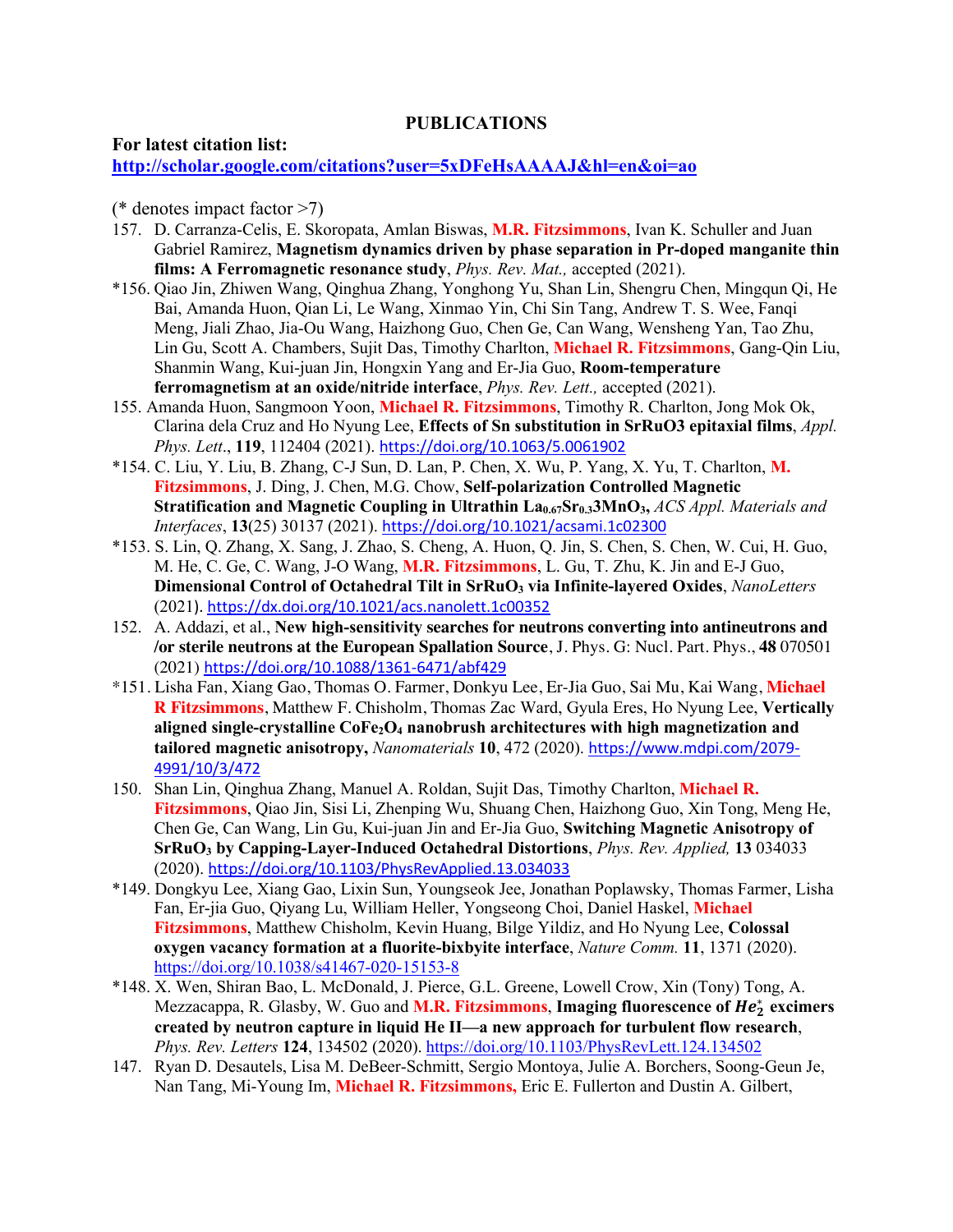**Realization of magnetic skyrmions in thin films at ambient conditions**, *Phys. Rev. Materials* **3**, 104406 (2019). https://doi.org/10.1103/PhysRevMaterials.3.104406

- 146. **M.R. Fitzsimmons** and T.R. Charlton, **Strategies to minimize the influence of instrumental bias in neutron scattering**, *Nuclear Instrumentation and Methods A* **941**, 162330 (2019). https://doi.org/10.1016/j.nima.2019.06.071
- 145. Thomas O. Farmer, Er-Jia Guo, Tianhao Wang, Ryan D. Desautels, Aiping Chen, Quanxi Jia, Julie Borchers, Dustin A. Gilbert, Ben Holladay, Sunil K. Sinha, **Michael R. Fitzsimmons, Nano-scale magnetization inhomogeneity within single phase nanopillars**, *Phys. Rev. Materials* **3** 081401 (R) (2019). https://doi.org/10.1103/PhysRevMaterials.3.081401
- \*144. Er-Jia Guo, Ryan Desautels, Dongkyu Lee, Zhaoliang Liao, Xiang Gao, Timothy Charlton, Haile Ambaye, Jamie Molaison, Reinhard Boehler, David Keavney, Andreas Herklotz, T. Zac Ward, Ho Nyung Lee and **Michael R. Fitzsimmons**, **Exploiting symmetry mismatch to control magnetism in a ferroelastic heterostructure,** *Phys. Rev. Lett.,* **122**, 187202 (2019). http://dx.doi.org/10.1103/PhysRevLett.122.187202
- \*143.Er-Jia Guo, Ryan Desautels, David Keavney, Manuel A. Roldan, Brian J. Kirby, Dongkyu Lee, Zhaoliang Liao, Timothy Charlton, Andreas Herklotz, T. Zac Ward, **Michael R. Fitzsimmons** and Ho Nyung Lee, **Nanoscale ferroelastic twins formed in strained LaCO3 films**, *Science Advances* 5:eeav5050 (2019). http://advances.sciencemag.org/content/advances/5/3/eaav5050.full.pdf
- \*142. Zhaoliang Liao, Elizabeth Skoropata, J. W. Freeland,Er-Jia Guo, Ryan Desautels, Xiang Gao, Changhee Sohn, Tao Zou, Timothy Charlton, T. Zac Ward, **Michael R. Fitzsimmons,** and Ho Nyung Lee, **Large orbital polarization in nickelate-cuprate heterostructures by dimensional control of oxygen coordination,** *Nature Communications*, **10**, 589 (2019). https://doi.org/10.1038/s41467-019-08472-y
- 141. Er-Jia Guo, Ryan D. Desautels, David Keavney, Andreas Herklotz, T. Zac Ward, **Michael R. Fitzsimmons** and Ho Nyung Lee, **Switchable orbital polarization and magnetization in strained LaCoO3 films,** *Phys. Rev. Mater* **3**, 014407 (2019). http://dx.doi.org/10.1103/PhysRevMaterials.3.014407
- 140. Er-Jia Guo, Manuel A. Roldan, Xiahan Sang, Satoshi Okamoto, Timothy Charlton, Haile Ambaye, Ho Nyung Lee, and **Michael Fitzsimmons**, **Influence of chemical composition and**  crystallographic orientation on the interfacial magnetism in  $BifeO<sub>3</sub>/La<sub>1-x</sub>Sr<sub>x</sub>MnO<sub>3</sub>$ **superlattices,** *Phys. Rev. Mater.,* **2**, 114404 (2018). http://dx.doi.org/10.1103/PhysRevMaterials.2.114404
- 139. J. Walter, T. Charlton, H. Ambaye, **M.R. Fitzsimmons**, P.P. Orth, R.M. Fernandes and C. Leighton, **Giant Electrostatic Modification of Magnetism via Electrolyte-Gate-Induced Cluster Percolation in La<sub>1-x</sub>Sr<sub>x</sub>CoO<sub>3-δ</sub>**, *Phys. Rev. Mater.*, **2**, 111406 (2018). http://dx.doi.org/10.1103/PhysRevMaterials.2.111406
- \*138. Er-Jia Guo, Manuel Roldan, Timothy Charlton, Zhaoliang Liao, Qiang Zheng, Haile Ambaye, Andreas Herklotz, Zheng Gai, T. Zac Ward, Ho Nyung Lee, and **Michael R. Fitzsimmons**, **Removal of Magnetic Dead Layer by Geometric Design**, *Adv. Funct. Mater*., **28**, 1800922 (2018). http://dx.doi.org/10.1002/adfm.201800922
- \*137. E. Guo, Y. Liu, C. Sohn, R.D. Desautels, A. Herklotz, Z. Liao, J. Nichols, J.W. Freeland, **M.R. Fitzsimmons**, H.N. Lee, **Oxygen Diode Formed in Nickelate Heterostructures by Chemical Potential Mismatch**, *Advanced Materials* **30**, 1705904 (2018). http://dx.doi.org/10.1002/adma.201705904
- 136. Q. Wang A.P. Chen, E.J. Guo, M.A. Roldan, Q.X. Jia and **M.R. Fitzsimmons**, **An upper limit on**  the influence of elastic bending stress on the saturation magnetization of La<sub>0.8</sub>Sr<sub>0.2</sub>MnO<sub>3</sub>, *Physical Review B* **97**, 014437(2018). https://doi.org/10.1103/PhysRevB.97.014437
- 135. T. Wang, C.Y. Jiang, T.O. Farmer, L. Debeer-Schmitt, J.F. Wenzel, L. McDonald, J.L. Robertson, **M.R. Fitzsimmons** and X. Tong, **New polarized small angle neutron scattering capability at**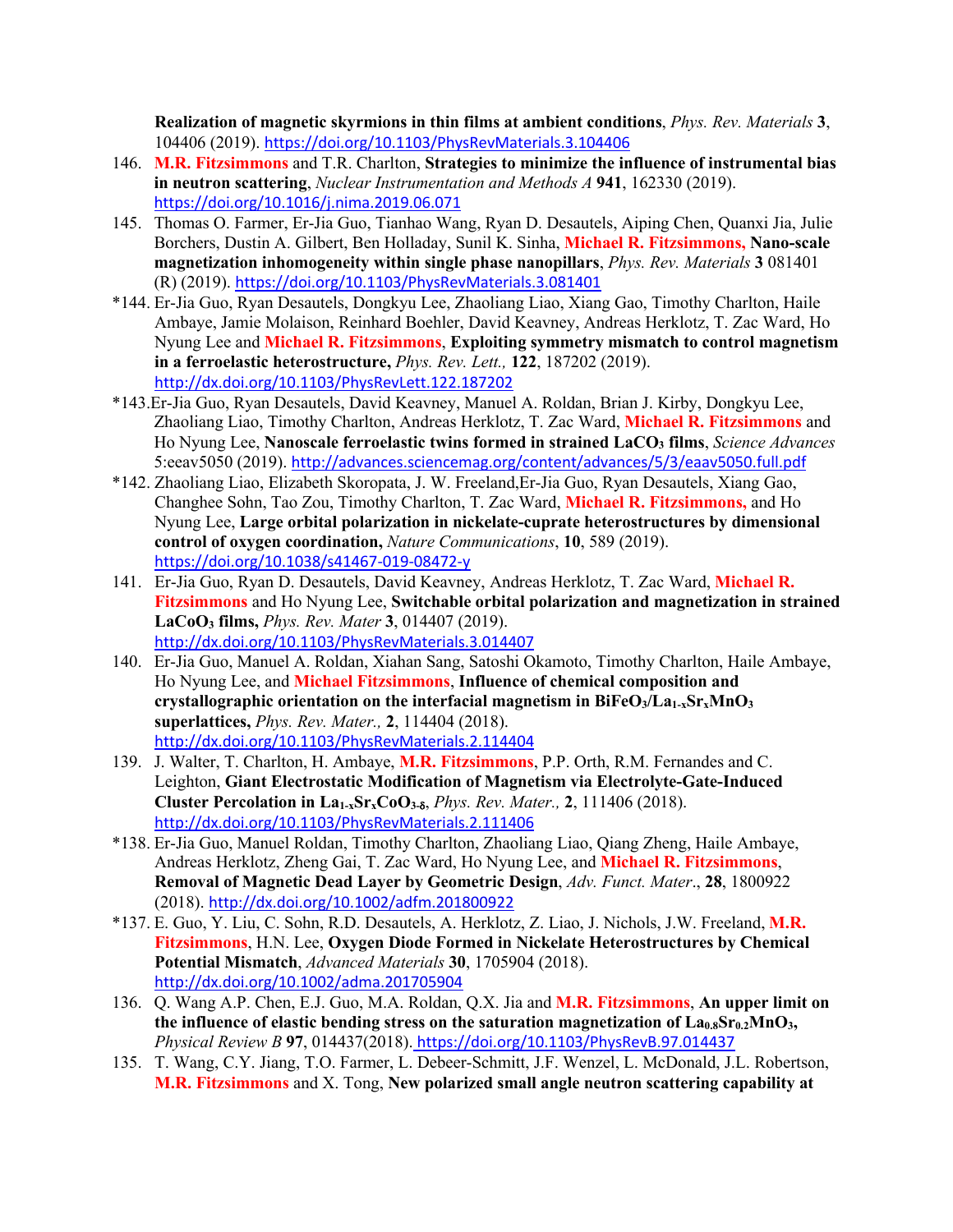**the High Flux Isotope Reactor**, *Physica B* **551**, 492 (2018). https://doi.org/10.1016/j.physb.2017.12.041

- 134. A. Huon, D. Lee, A. Herklotz, M.R. Fitzsimmons, H.N. Lee and S.J. May, **Effect of chemical pressure on the electronic phase transition in Ca1-xSrxMn7O12 films,** *Applied Physics Letters Materials* **5,** 096105 (2017). https://doi.org/10.1063/1.4994089
- \*133. Er-Jia Guo, Timothy Charlton, Haile Ambaye, Ryan Desautels, Ho Nyung Lee and **Michael Fitzsimmons**, Orientation control of interfacial magnetism at  $La_{0.67}Sr_{0.33}MnO_3/SrTiO_3$ **interfaces,** *ACS Applied Materials and Interfaces*, **9,** 19307 (2017). http://pubs.acs.org/doi/abs/10.1021/acsami.7b03252
- \*132. Er-Jia Guo, Jonathan R. Petrie, Manuel A. Roldan, Qian Li, Ryan D. Desautels, Timothy Charlton, Andreas Herklotz, John Nichols, Johan van Lierop, John W. Freeland, Sergei V. Kalinin, Ho Nyung Lee, and **Michael R. Fitzsimmons**, **Spatially resolved large magnetization in ultrathin BiFeO3,** *Advanced Materials*, 1700790 (2017). http://dx.doi.org/10.1002/adma.201700790
- \*131. Aiping Chen, Qiang Wang, **Michael R. Fitzsimmons**, Erik Enriquez, Marcus Weigand, Zach Harrell, Brian McFarland, Xujie Lü, Paul Dowden, Judith L. MacManus-Driscoll, Dmitry Yarotski, and Quanxi Jia, **Hidden Interface Driven Exchange Coupling in Oxide Heterostructures,** *Advanced Materials* 1700672 (2017). http://dx.doi.org/10.1002/adma.201700672
- \*130. A. Herklotz, E. Guo, A.T. Wong, T.L. Meyer, S. Dai, T.Z. Ward, H.N. Lee, **M. R. Fitzsimmons**, **Reversible control of interfacial magnetism through ionic liquid assisted polarization switching,** *NanoLetters*, **17**, 1665 (2017). http://dx.doi.org/10.1021/acs.nanolett.6b04949
- 129. D. Lee, X. Gao, L. Fan, E. Guo, T.O. Farmer, W.T. Heller, T.Z. Ward, G. Eres, **M.R. Fitzsimmons**, M.F. Chisholm and H.N. Lee, **Non-equilibrium synthesis of highly porous singlecrystalline oxide nanostructures**, *Advanced Materials Interfaces* 1601034 (2017). http://dx.doi.org/10.1002/admi.201601034
- 128. Tricia L. Meyer, Andreas Herklotz, Valeria Lauter, John W. Freeland, John Nichols, Er-Jia Guo, Shinbuhm Lee, T. Zac Ward, Nina Balke, Sergei V. Kalinin, **M. R. Fitzsimmons**, and Ho Nyung Lee, **Enhancing interfacial magnetization with a ferroelectric**, *Phys. Rev. B* **94**, 174432 (2016). http://dx.doi.org/10.1103/PhysRevB.94.174432
- 127. W. Ratcliff, J.W. Lynn, V. Kiryukhin, P. Jain and **M. R. Fitzsimmons**, **Magnetic structures and dynamics of multiferroic systems obtained with neutron scattering,** *Nature Physics Journals: Quantum Materials*, **1**, 16003 (2016) http://dx.doi.org/10.1038/npjquantmats.2016.3
- \*126. John Nichols, Xiang Gao, Shinbuhm Lee, Tricia L. Meyer, John W. Freeland, Valeria Lauter, Di Yi, Jian Liu, Daniel Haskel, Jonathan R. Petrie, Er-Jia Guo, Andreas Herklotz, Dongkyu Lee, Thomas Z. Ward, Gyula Eres, **Michael R. Fitzsimmons**, and Ho Nyung Lee, **Emergence of magnetism and anomalous Hall effect in iridate-manganite heterostructure,** *Nature Communications*, (2016) http://dx.doi.org/10.1038/ncomms12721
- 125. S. Singh, J.W. Freeland, **M.R. Fitzsimmons**, H. Jeen and A. Biswas, **Composition dependence of electronic, magnetic transport and morphological properties of mixed valence manganite thin films,** *Scientific Reports* (2016) https://www.nature.com/articles/srep29632
- 124. M.-A. Leroy, A.M. Bataille, Q. Wang, **M.R. Fitzsimmons**, F. Bertran, P. Le Fèvre, A. Taleb-Ibrahimi, A. Vlad, A. Coati, Y. Garreau, T. Hauet, C. Gatel, F. Ott and S. Andrieu, **Enhanced magnetization at the Cr/MgO(001) interface,** *Appl. Phys. Lett.* **107**, 251602 (2015) http://dx.doi.org/10.1063/1.4938131
- 123. S. Singh, J. Xiong, A.P. Chen, **M. R. Fitzsimmons**, Q.X. Jia, **Field dependent magnetization of BiFeO3 in ultrathin La0.7Sr0.3MnO3/BiFeO3 superlattice,** *Phys. Rev. B* **92**, 224405 (2015). http://dx.doi.org/10.1103/PhysRevB.92.224405
- 122. P. Jain, Q. Wang, M. Roldan, A. Glavic, V. Lauter, C. Urban, Z. Bi, T. Ahmed, J. Zhu, M. Varela, Q. Jia, **M. R. Fitzsimmons**, **Synthetic magnetoelectric coupling in a nanocomposite multiferroic,** *Scientific Reports* **5**, 9089(2015) http://dx.doi.org/10.1038/srep09089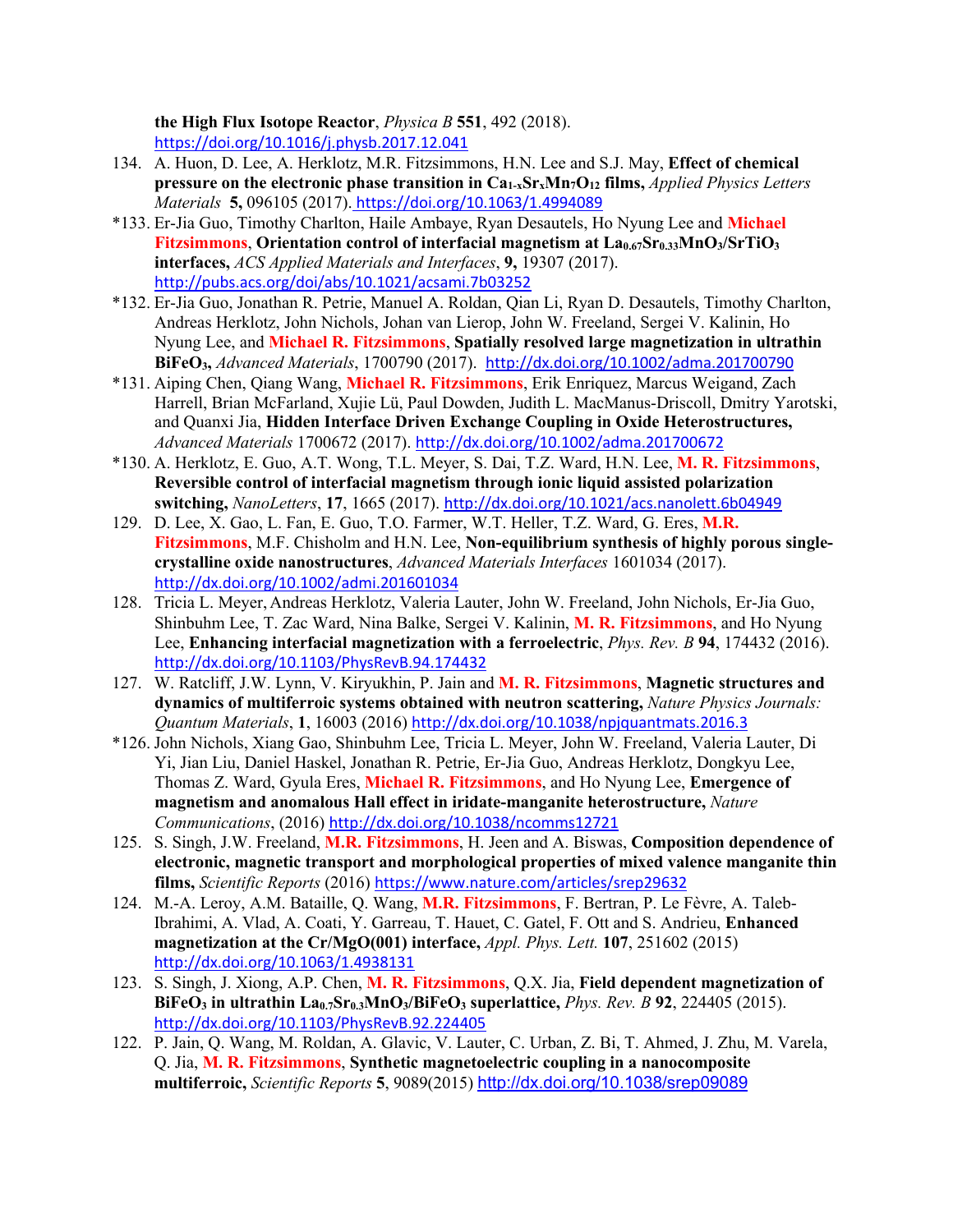- \*121. F. A. Perez, P. Borisov, T. A. Johnson, T. D. Stanescu, D. Lederman, **M. R. Fitzsimmons**, A. Aczel, and T. Hong, **Phase diagram of a three-dimensional antiferromagnet with random magnetic anisotropy**, *Physical Review Letters,* **114**, 097201 (2015). http://dx.doi.org/10.1103/PhysRevLett.114.097201
- \*120. E.J. Moon, R. Colby, Q. Wang, E. Karapetrova, C.M. Schleputz, **M. R. Fitzsimmons**, S.J. May, **Spatial control of functional properties via octahedral modulations in complex oxide superlattices,** *Nature Communications* **5**, 5710 (2014). http://dx.doi.org/10.1038/ncomms6710
- 119. Surendra Singh, J.W. Freeland, **M. R. Fitzsimmons**, H. Jeen and A. Biswas, **Electronic and magnetic properties of manganite thin films with different compositions and its correlation with transport properties: An X-ray resonant magnetic scattering study,** *J. of Applied Physics*  **116**, 222205 (2014). http://dx.doi.org/10.1063/1.4902959
- 118. Surendra Singh, **M. R. Fitzsimmons**, T. Lookman, H. Jeen and A. Biswas, **Manipulation of the magnetic order parameter and the metal-insulator-transition of a manganite thin film with applied elastic stress,** *Physical Review B* **90**, 060407(R) (2014). http://dx.doi.org/10.1103/PhysRevB.90.060407
- \*117. S. Singh, J.T. Haraldsen, J. Xiong, E.M. Choi, P. Lu, D. Yi, X.-D. Wen, J. Liu, H. Wang, Z. Bi, Y. Pu, **M.R. Fitzsimmons**, J.L. MacManus-Driscoll, R. Ramesh, J.-X. Zhu, A.V. Balatsky and Q.X. Jia, **Induced magnetization La0.7Sr.0.3MnO3/BiFeO3 superlattices**, *Physical Review Letters* **113**, 047204 (2014). http://dx.doi.org/10.1103/PhysRevLett.113.047204
- \*116. F.A. Cuellar, Y.H. Liu, J. Salafranca, N. Nemes, E. Iborra, M. Varela, M. Garcia Hernandez, J. Freeland, M. Zhernenkov, **M. Fitzsimmons**, S. Okamoto, S.J. Pennycook, M. Bibes, A. Barthélémy, S.G.E. te Velthuis, Z. Sefrioui, C. Leon, J. Santamaria, **Reversible electric-field control of magnetization at oxide interfaces**, *Nature Communications* (2014). http://dx.doi.org/10.1038/ncomms5215
- 115. P.K. Greene, B.J. Kirby, J.W. Lau, J.A. Borchers, **M.R. Fitzsimmons**, and Kai Liu, **Deposition order dependent magnetization reversal in pressure graded Co/Pd films,** *Appl. Phys. Lett.* **104** 152401 (2014). http://dx.doi.org/10.1063/1.4871586
- 114. S. Singh, **M.R. Fitzsimmons**, H. Jeen and A. Biswas, **Influence of the magnitude and direction**  of applied elastic stress on the transport properties of  $(La_{0.4}Pr_{0.6})_{0.67}Ca_{0.33}MnO_3$  thin films, *Appl. Phys. Lett.* **104**, 201602 (2014). http://dx.doi.org/10.1063/1.4879282
- 113. S. Singh, A. Singh, **M.R. Fitzsimmons**, S. Samanta, S. Basu and D.K. Aswal, **Direct evidence of magnetization in bi-nuclear (Co-Fe)-phthalocyanine films by polarized neutron reflectivity**, *J. of Phys. Chem. C*, **118**, 4072 (2014). http://dx.doi.org/10.1021/jp408847z
- 112. A.L. Washington, X. Li, A.B. Schofield, K. Hong, **M.R. Fitzsimmons**, R. Dalgliesh and R. Pynn, **Inter-particle correlations in a hard-sphere colloidal suspension with polyer additives investigate by S pin Echo Small Angle Neutron Scattering (SESANS)**, *Royal Society of Chemistry* **10**, 3016 (2014) http://dx.doi.org/10.1039/c3sm53027b
- 111. **M.R. Fitzsimmons** and Ivan K. Schuller, **Neutron scattering—the key characterization tool for nanostructured magnetic materials**, *J. of Magn. and Magn. Materials*, **350**, 199 (2014). http://dx.doi.org/10.1016/j.jmmm.2013.09.028
- 110. J. Leiner, B.J. Kirby, **M.R. Fitzsimmons**, K. Tivakornsasithorn, X. Liu, J.K. Furdyna and M. Dobrowolska, **Magnetic depth profile in GaMnAs layers with vertically graded Mn concentrations,** *J. of Magn. and Magn. Materials.* **350**, 135 (2014). http://dx.doi.org/10.1016/j.jmmm.2013.09.004
- 109. A. Alberca, N.M. Nemes, F.J. Mompean, T. Fehér, F. Simon, J. Tornos, C. Leon, C. Munuera, B.J. Kirby, **M.R. Fitzsimmons**, A. Hernando, J. Santamaria, and M. Garcia-Hernandez, **Magnetoelastic coupling in La0.7Ca0.3MnO3/BaTiO3 ultra-thin films**, *Physical Review B* **88**, 134410 (2013). http://dx.doi.org/10.1103/PhysRevB.88.134410
- \*108. Y. Liu, F.A. Cuellar, Z. Sefrioui, J.W. Freeland, **M.R. Fitzsimmons**, C. Leon, J. Santamaria and S.G.E. te Velthuis, **An emergent spin-filter at the interface between ferromagnetic and**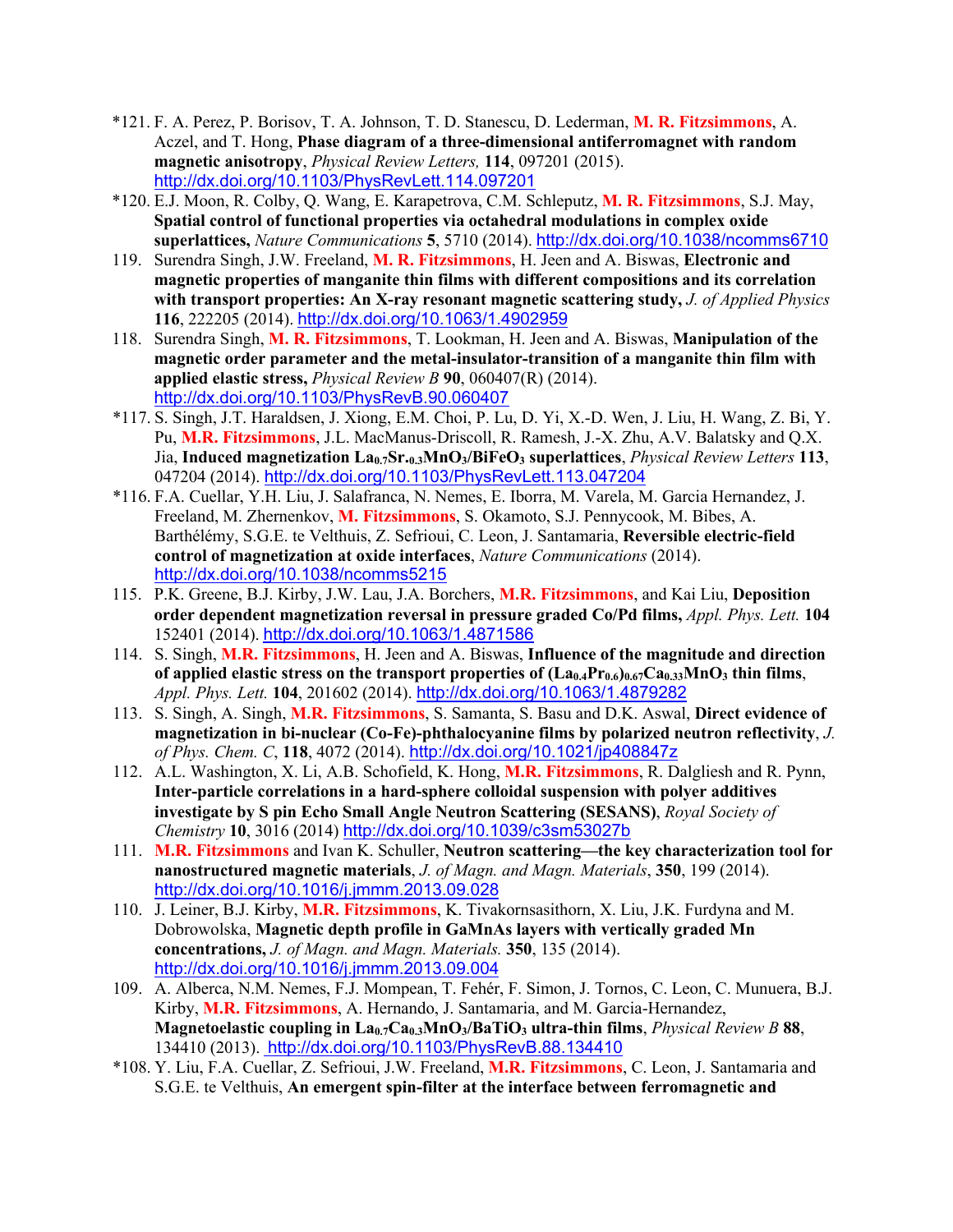**insulating layered oxides,** *Physical Review Letters* **111**, 247203 (2013). http://dx.doi.org/10.1103/PhysRevLett.111.247203

- \*107. A.J. Grutter, H. Yang, B.J. Kirby, **M.R. Fitzsimmons**, N. Browning, C. Jenkins, E. Arenholz, V.V. Mehta, U. Alaan and Y. Suzuki, **Interfacial ferromagnetism in LaNiO3/CaMnO3 superlattices**, *Physical Review Letters* **111,** 087202 (2013). http://dx.doi.org/10.1103/PhysRevLett.111.087202
- \*106. C. He, A.J. Grutter, M. Gu, N.D. Browning, Y. Takamura, B.J. Kirby, J.A. Borchers, J.W. Kim, **M.R. Fitzsimmons**, X. Zhai, V.V. Mehta, F.J. Wong, Y. Suzuki, **Interfacial ferromagnetism and exchange bias in CaRuO3/CaMnO3 superlattices**, *Physical Review Letters* **109,** 197202 (2012). http://dx.doi.org/10.1103/PhysRevLett.109.197202
- \*105. Y. Liu, C. Visani, N.M. Nemes, **M.R. Fitzsimmons**, L.Y. Zhu, J. Tornos, M. Zhernenkov, A. Hoffmann, C. Leon, J. Sanatmaria, and S.G.E. te Velthuis, **Effect of Electronic Reconstruction on Cuprate-Manganite Spin Switches**, *Physical Review Letters* **108** 207205 (2012). http://dx.doi.org/10.1103/PhysRevLett.108.207205
- 104. S. Singh, **M.R. Fitzsimmons**, T. Lookman, H. Jeen, A. Biswas, M.A. Roldan and M. Varela, **Role of elastic bending stress on magnetism of a manganite thin film studied by polarized neutron reflectometry***, Physical Review B* **85**, 21440 (2012). http://dx.doi.org/10.1103/PhysRevB.85.214440
- 103. S. Singh, **M.R. Fitzsimmons,** H. Jeen, A. Biswas, and M.E. Hawley, **Temperature dependence of nanometer-size metallic phase texture and its correlation with bulk magnetic and transport properties and defects of a**  $(La_{0.4}Pr_{0.6}l_{0.67}Ca_{0.33}MnO_3$  **<b>film**, *Appl. Phys. Lett.* **101**, 022404 (2012). http://dx.doi.org/10.1063/1.4733666
- 102. S. Singh, Te-Yu Chien, J.R. Guest and **M.R. Fitzsimmons**, **Correlation between surface rumpling and structural phase transformation of SrTiO3**, *Physical Review B* **85**, 115450 (2012). http://dx.doi.org/10.1103/PhysRevB.85.115450
- \*101. Surendra Singh, **M.R. Fitzsimmons**, T. Lookman, J.D. Thompson, H. Jeen and A. Biswas, **Mangetic non-uniformity and thermal hysteresis of**  $(La_{0.4}Pr_{0.6})_{0.67}Ca_{0.33}MnO_3$  **thin films,** *Physical Review Letters* **108**, 077207 (2012). http://dx.doi.org/10.1103/PhysRevLett.108.077207
- 100. **M.R. Fitzsimmons**, N. Hengartner, K. Jones, A.J. Hurd and J.A. Fitzsimmons, **Strategies for scheduling experiments at a neutron scattering facility**, *International Journal of Management Science and Engineering Management* **7**(1), 3 (2012). DOI:10.1080/17509653.2012.10671201
- 99. K. Munbodh, M. Cheon, D. Lederman and **M.R. Fitzsimmons**, **Interface coupling between ferromagnets and random and dilute antiferromagnets**, *Physical Review B* **84**, 214434 (2011). http://dx.doi.org/10.1103/PhysRevB.84.214434
- 98. Y. Wang, X. He, T. Mukherjee, **M. R. Fitzsimmons**, S. Sahoo and Ch. Binek, **Magnetometry and transport data complement polarized neutron reflectometry in magnetic depth profiling**, *J. of Appl. Phys.* **110**, 103914 (2011). http://dx.doi.org/10.1063/1.3662153
- \*97. **M. R. Fitzsimmons**, N.W. Hengartner, S. Singh, M. Zhernenkov, F. Y. Bruno, J. Santamaria, A. Brinkman, M. Huijben, H. Molegraaf, J. de la Venta, and Ivan K. Schuller, **Upper limit to magnetism in LaAlO3/SrTiO3 heterostructures**, *Physical Review Letters* **107**, 217201 (2011). http://dx.doi.org/10.1103/PhysRevLett.107.217201
- 96. R. Ashkar, V. de Haan, A. VanWell, R. Dalgliesh, J. Plomp, **M. Fitzsimmons,** W. Schaich and R. Pynn, **Comparison of dynamical theory and phase-object approximation for neutron scattering from periodic structures**, *J. of Appl. Cryst*. **44**, 958 (2011). http://dx.doi.org/10.1107/S0021889811032730
- 95. C. Dufour, **M.R. Fitzsimmons**, J.A. Borchers, M. Laver, K.L. Krycka, K. Dumesnil, S. Watson and W.C. Chen, J. Won and S. Singh, **Nanometer size magnetic domains and coherent magnetization reversal in a giant exchange bias system**, *Physical Review B* **84**, 064420 (2011). http://dx.doi.org/10.1103/PhysRevB.84.064420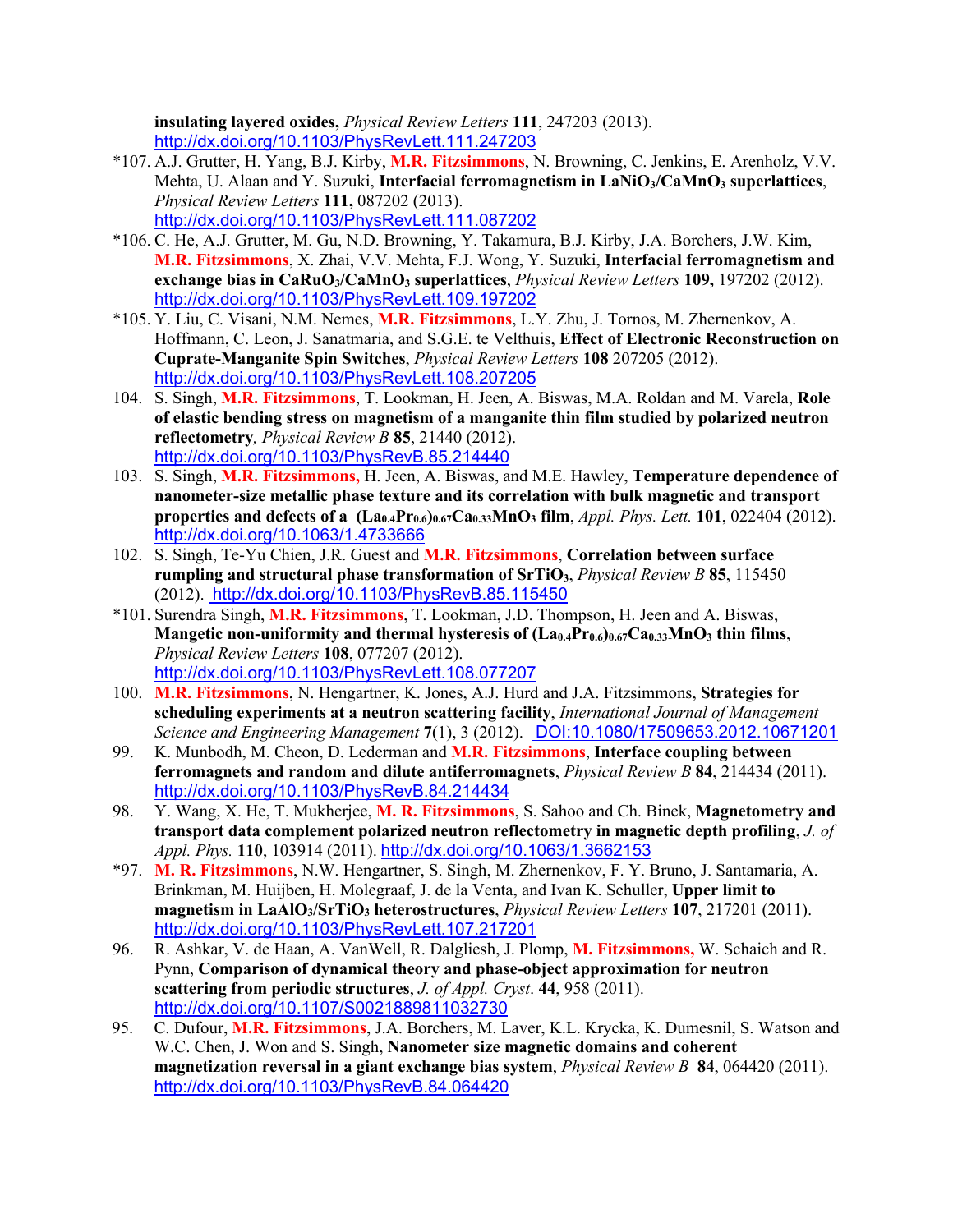- 94. C. Visani, J. Tornos, N.M. Nemes, M. Rocci, C. Leon, J. Santamaria, S.G.E. te Velthuis, Y. Liu, A. Hoffmann, J.W. Freeland, M. Garcia-Hernandez, **M.R. Fitzsimmons**, B.J. Kirby, M. Varela, S.J. Pennycook, **Symmetric interfacial reconstruction in La0.7Ca0.3MnO3/YBa2Cu3O7/La0.7Ca0.3MnO3 heterostructures**, *Physical Review B* **84**, 060405(R) (2011). http://dx.doi.org/10.1103/PhysRevB.84.060405
- 93. K. Munbodh, F.A. Perez, C. Keenan, D. Lederman, M. Zhernenkov and **M.R. Fitzsimmons**, **Effects of hydrogen/deuterium absorption on the magnetic properties of Co/Pd multilayers**, *Physical Review B* **83**, 094432 (2011). http://dx.doi.org/10.1103/PhysRevB.83.094432
- 92. M. Zhernenkov, **M.R. Fitzsimmons**, J. Chlistunoff, J. Majewski, I. Tudosa, E.E. Fullerton, **Electric field modification of magnetism in thin CoPd films**, *Physical Review B* **82,** 024420 (2010). http://dx.doi.org/10.1103/PhysRevB.82.024420
- 91. R. Ashkar, P. Stonaha, A. Washington, V.R. Shah, **M.R. Fitzsimmons**, B. Maranville, C.F. Majkrzak, W.T. Lee, R. Pynn, **Spin-Echo resolved grazing incidence scattering (SERGIS) at pulsed and CW neutron sources**, *J. of Phys.: Conference Series* **251** 012066 (2010). http://dx.doi.org/10.1088/1742-6596/251/1/012066
- 90. J. Mejia-Lopez, D. Altbir, P. Landeros, J. Escrig, A.H. Romero, I.V. Roshchin, C.-P. Li, **M.R. Fitzsimmons**, X. Batlle and I.K. Schuller, **Development of vortex state in circular magnetic nanodots: theory and experiment**, *Physical Review B* **81**, 184417 (2010). http://dx.doi.org/10.1103/PhysRevB.81.184417
- 89. C. Visani, N.M. Nemes, M. Rocci, Z. Sefrioui, C. Leon, J. Santamaria, M. Garcia-Hernandez, S.G.E. te Velthuis, A. Hoffmann, **M.R. Fitzsimmons**, F. Simon, T. Feher, **Directionally**  controlled superconductivity in La<sub>0.7</sub>Ca<sub>0.3</sub>MnO<sub>3</sub>/YBa<sub>2</sub>Cu<sub>3</sub>O<sub>7</sub>/ La<sub>0.7</sub>Ca<sub>0.3</sub>MnO<sub>3</sub> hybrid **memories**, *Physical Review B*. **81** 094512 (2010). http://dx.doi.org/10.1103/PhysRevB.81.094512
- 88. R. Ashkar, P. Stonaha, A. Washington, V.R. Shah**, M.R. Fitzsimmons**, B. Maranville, C.F. Majkrzak, W.T. Lee, W.L. Schaich and Roger Pynn, **Dynamical theory calculations of spin-echo resolved grazing-incidence scattering from a diffraction grating,** *J. of Appl. Crystal.*, **43** 455 (2010). doi:10.1107/S0021889810008484
- 87. M. Saoudi, K. Temst, C. Van Haesendonck, **M.R. Fitzsimmons** and H. Fritzsche, **Magnetic field dependence of the magnetization of a 29 nm thick AuFe spin glass film**, *J. of Physics: Conf. Ser*. **200**, 032063 (2010). http://dx.doi.org/10.1088/1742-6596/200/3/032063
- 86. Roger Pynn, **M.R. Fitzsimmons**, W.T. Lee, P. Stonaha, V.R. Shah, A.L. Washington, B.J. Kirby, C.F. Majkrzak, B.B. Maranville, **Birefringent neutron prisms for spin echo scattering angle measurement**, *Physica B* **404**, 2582 (2009).
- 85. C. Clavero, J.R. Skuza, Y. Choi, D. Haskel, C. Sánchez-Hanke, R. Loloee, M. Zhernenkov, **M.R. Fitzsimmons** and R. A. Lukaszew, **Enhancement of induced V polarization due to rough interfaces in polycrystalline V/Fe/V trilayers**, *Physical Review B* **80**, 24418 (2009).
- 84. A. Hoffmann, S.J. May, S.G.E. te Velthuis, S. Park, **M.R. Fitzsimmons**, G. Campillo and M.E. Gómez, Magnetic depth profile of a modulation doped La<sub>1-x</sub>Ca<sub>x</sub>MnO<sub>3</sub> exchange-biased system, *Physical Review B* **80**, 052403 (2009).
- 83. S. Roy, E. Blackburn, S.M. Valvidares, **M.R. Fitzsimmons**, S.C. Vogel, M. Khan, I. Dubenko, S. Stadler, N. Ali, S.K. Sinha and J.B. Kortright, **Delocalization and hybridization enhance the magnetocaloric effect in Cu-doped Ni2MnGa**, *Physical Review B* **79**, 235127 (2009).
- \*82. W. Bao, Y. Qiu, Q. Huang, M.A. Green, P. Zajdel, **M.R. Fitzsimmons**, M. Zhernenkov, M. Fang, B. Qian, E.K. Vehstedt, J. Yang, H.M. Pham, L. Spinu and Z.Q. Mao, **Tunable**  $(\delta \pi, \delta \pi)$ **-Type Antiferromagnetic Order in** a**-Fe(Te,Se) Superconductors,** *Physical Review Letters* **102**, 247001 (2009).
- 81. Igor V. Roshchin, Chang-Peng Li, Harry Suhl, Xavier Batlle, S. Roy, Sunil K. Sinha, S. Park, R. Pynn, **M.R. Fitzsimmons**, Jose Mejía-López, Dora Altbir, A. H. Romero, and Ivan K. Schuller, **Measurement of the vortex core magnetization in sub-100 nm Fe dots using polarized neutron scattering**, *Europhysics Letters,* **86** 67008 (2009).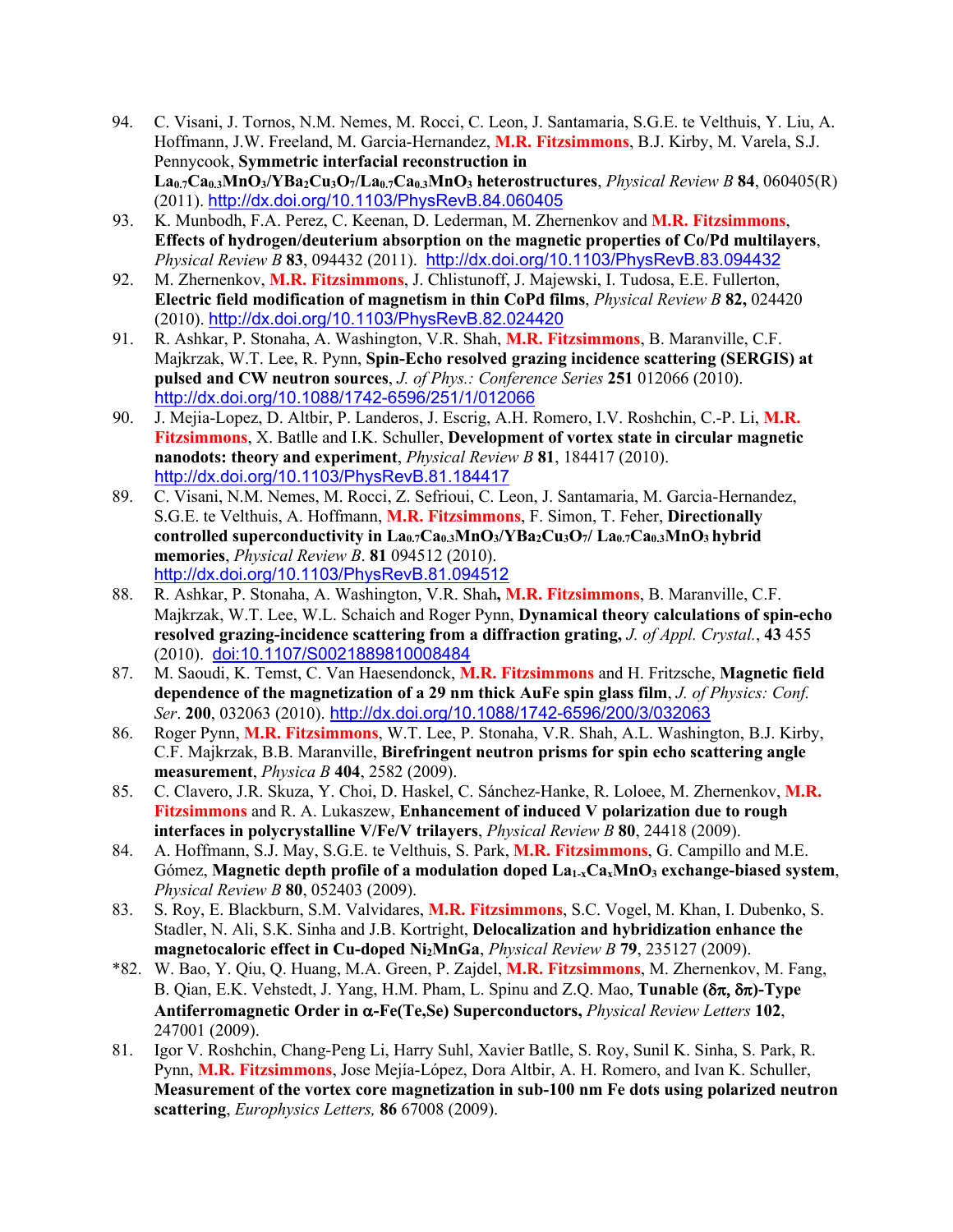- 80. **M.R. Fitzsimmons**, C. Dufour, K. Dumesnil, J. Dou, M. Pechan, **Mechanisms for exchange bias in exchange spring superlattices**, *Physical Review B* **79**, 1444425 (2009).
- \*79. A. Bhattacharya, S. J. May, S. G. E. te Velthuis, M. Warusawithana, X. Zhai, A. B. Shah, J. -M. Zuo, **M. R. Fitzsimmons**, S. D. Bader and J. N. Eckstein**, The metal-insulator transition and its relation to magnetic structure in (LaMnO3)2n/(SrMnO3)n superlattices**, *Physical Review Letters* **100**, 257203 (2008).
- 78. R. Pynn, **M.R. Fitzsimmons**, W.T. Lee, V.R. Shah, A.L. Washington, P. Stonaha and K. Littrell, **Spin echo scattering angle measurement at a pulsed neutron source**, *J. Appl. Cryst.* **41**, 897 (2008).
- 77. S.J. May, A. B. Shah, S.G.E. te Velthuis, **M.R. Fitzsimmons**, J.M. Zuo, X. Zhai, J.N. Eckstein, S.D. Bader and A. Bhattacharya, **Magnetically asymmetric interfaces in a LaMnO3/SrMnO3 superlattice due to structural asymmetries**, *Physical Review B* **77**, 174409 (2008).
- 76. **M.R. Fitzsimmons**, D. Lederman, M. Cheon, H. Shi, J. Olamit, Igor V. Roshchin and Ivan K. Schuller, **Antiferromagnetic domain size and exchange bias**, *Physical Review B* **77**, 224406 (2008). https://doi.org/10.1103/PhysRevB.77.224406
- 75. L.E. De Long, S.A. Kryukov, A.G. Joshi, W. Xu, A. Bosomtwi, B.J. Kirby and **M.R. Fitzsimmons, Extreme magnetic anisotropy and multiple superconducting transition signatures in a [Nb(23nm)/Ni(5nm)]5 multilayer**, *Physica C* **468**, 523 (2008).
- 74. M.A. Torija, M. Sharma, M.R. Fitzsimmons, M. Varela and C. Leighton, Epitaxial La<sub>0.5</sub>Sr<sub>0.5</sub>CoO<sub>3</sub> **thin films: Structure, magnetism and transport,** *J. of Appl. Physics* **104**, 023901 (2008).
- 73. M. Bleuel, **M.R. Fitzsimmons** and J. Lal, **Quasi-elastic measurements using neutron spin flippers**, *Nucl. Instr. and Methods A* **592**, 100 (2008). https://doi.org/10.1016/j.nima.2008.03.117
- 72. S. Park, **M.R. Fitzsimmons**, C.F. Majkrzak, B.D. Schultz and C.J. Palmstrøm, **The influence of growth temperature and annealing on the depth profiles of magnetization across ferromagnetic/semiconductor interfaces,** *J. of Appl. Phys.,* **104,** 083905 (2008).
- 71. **M.R. Fitzsimmons**, B.J. Kirby, N.W. Hengartner, D.L. Smith, F. Trouw*,* M. Erickson, S.D. Flexner, T. Kondo, C. Adelmann, C.J. Palmstrøm, P.A. Crowell, W. Chen, T.R. Gentile, J.A. Borchers, C.F. Majkrzak*,* R. Pynn, **Suppression of Nuclear Polarization near the Surface of Optically Pumped GaAs,** *Physical Review B* **76**, 245301 (2007). https://doi.org/10.1103/PhysRevB.76.245301
- 70. **M.R. Fitzsimmons**, B.J. Kirby, S. Roy, Zhi-Pan Li, Igor V. Roshchin, S.K. Sinha and Ivan K. Schuller, **Pinned magnetization in the antiferromagnet and ferromagnet of an exchange bias system**, *Physical Review B* **75**, 214412 (2007).
- 69. K.C. Littrell, S.G.E. te Velthuis, G.P. Felcher, S. Park, B.J. Kirby and **M.R. Fitzsimmons**, **A magnetic compound refractive lens for focusing and polarizing cold neutron beams**, *Rev. of Sci. Instrum.* **78**, 035101 (2007). https://doi.org/10.1063/1.2709844
- 68. D.H. Yu, **M.R. Fitzsimmons**, E.P. Gilbert, R.C. Woodward, S.H. Kilcoyne and R.A. Robinson, **Neutron depolarization studies of Pd-Ni-Fe-P alloy**, *Physica B* **397**, 30 (2007).
- 67. B.J. Kirby, **M.R. Fitzsimmons**, J.A. Borchers, Z. Ge, X. Liu and J.K. Furdyna, **Pinned Spin Depth Profile of an overannealed exchange biased oxidized-Mn/Ga1-xMnxAs Bilayer**, *IEEE Trans. on Magnetics* **43,** 3016 (2007).
- 66. S. Roy, C. Sanchez-Hanke, S. Park, **M.R. Fitzsimmons**, Y.J. Tang, J.I. Hong, D.J. Smith, B.J. Taylor, X. Liu, M.B. Maple, A.E. Berkowitz, C.-C. Kao and S.K. Sinha, **Evidence of modified ferromagnetism at a buried permalloy/CoO interface at room temperature**, *Physical Review B*  **75**, 014442 (2007).
- 65. **M.R. Fitzsimmons**, S. Roy, B.J. Kirby, S. Park, I.V. Roshchin, Z.P. Li, J.B. Kortright, S.K. Sinha, I.K. Schuller, **Combined magnetic X-ray and polarized neutron reflectivity study of the origins of exchange bias in the Co / FeF2 system**, *Superlattices and Microstructures*, **41**, 109 (2007).
- 64. S.K. Sinha, S. Roy, **M.R. Fitzsimmons**, S. Park, M. Dorn , O. Petracic, I.V. Roshchin, Z.P. Li, X. Batlle, R. Morales, I.K. Schuller, **Combined neutron and synchrotron studies of magnetic films,** *J. of Physics* **67**, 47 (2006).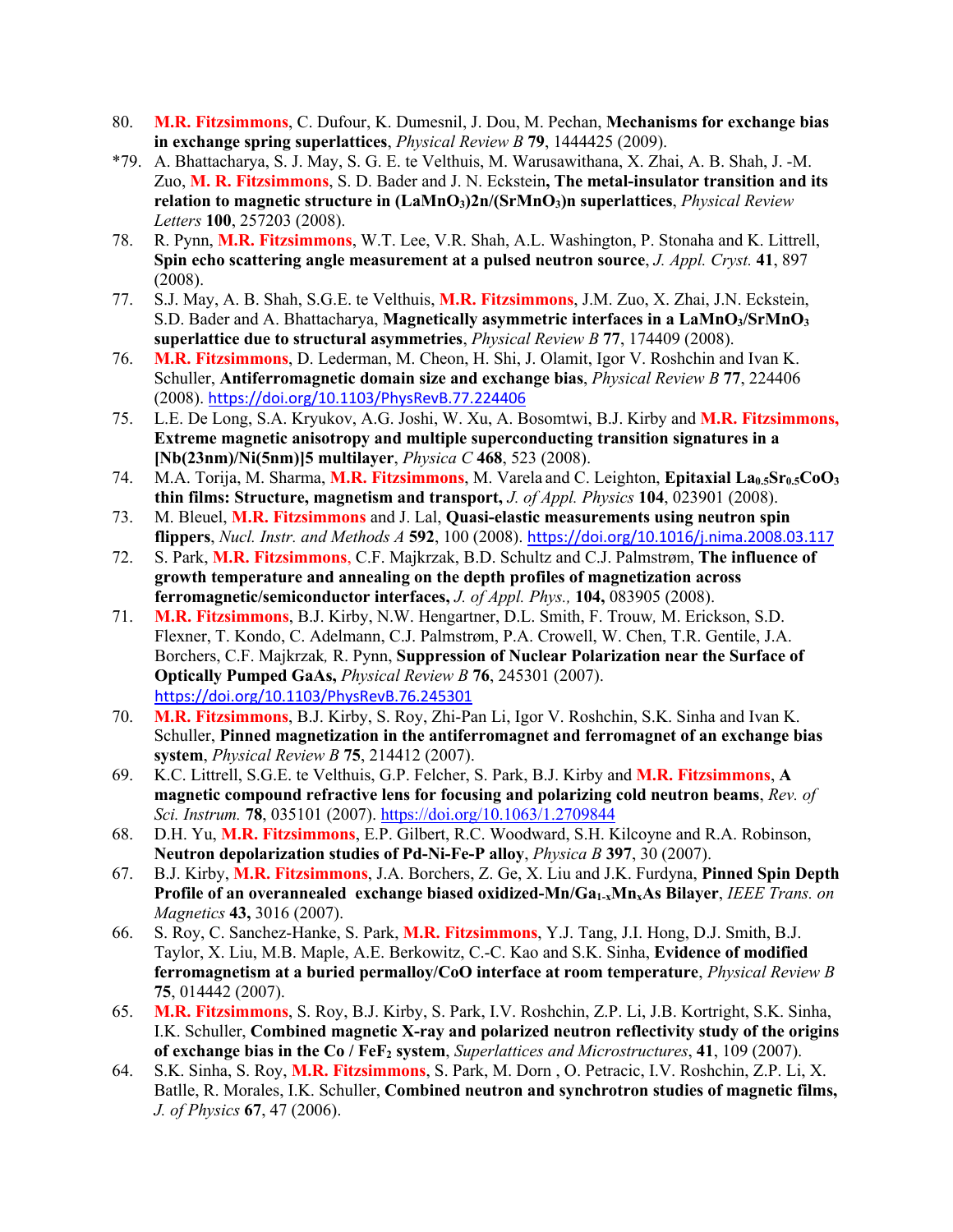- 63. A.C. Lawson, J.A. Roberts, B. Martinez, M. Ramos, G. Kotliar, F.W. Trouw, **M.R. Fitzsimmons**, M.P. Hehlen, J.C. Lashley, H. Ledmetter, R.J. McQueeney and A. Migliori, Invar model for  $\delta$ **phase Pu: thermal expansion, elastic and magnetic properties**, *Philos. Mag.* **86**, 2713 (2006).
- 62. **M.R. Fitzsimmons**, T.J. Silva and T.M. Crawford, **Surface oxidation of Permalloy thin films,** *Physical Review B* **73**, 014420 (2006).
- 61. **M.R. Fitzsimmons**, S. Park, K. Dumesnil,C. Dufour, R. Pynn,J.A. Borchers, J.J. Rhyne, and Ph. Mangin, **Vector magnetization depth profile of a Laves phase exchange coupled superlattice**, *Physical Review B* **73**, 134413 (2006).
- 60. R. Pynn, **M.R. Fitzsimmons**, H. Fritzsche, M. Gierlings, J. Major, A. Jason, **Neutron spin echo scattering angle measurement (SESAME),** *Rev. of Sci. Instr.* **76**, 1 (2005).
- 59. A. Hoffmann, S.G.E. te Velthuis, Z. Sefrioui, J. Sanatmaría, **M.R. Fitzsimmons**, S. Park, M. Varela, **Suppressed Magnetization in La0.7Ca0.3MnO3/YBa2Cu3O7 Superlattices**, *Physical Review B*, **72**, 140407 (2005).
- \*58. S. Roy, **M.R. Fitzsimmons**, S. Park, M. Dorn, O. Petracic, Igor V. Roshchin, Zhi-Pan Li, X. Batlle, R. Morales, A. Misra, X. Zhang, K. Chesnel, J.B. Kortright, S.K. Sinha and Ivan K. Schuller, **Depth profile of uncompensated spins in the antiferromagnetic layer of an exchange bias system**, *Physical Review Letters* **95**, 047201 (2005).
- 57. K. Dumesnil, C. Dufour, Ph. Mangin, **M.R. Fitzsimmons**, S. Park, J.J. Rhyne, A. Rogalev and J.A. Borchers, Magnetization reversal in a YFe<sub>2</sub>-dominant DyFe<sub>2</sub>/YFe<sub>2</sub> exchange-coupled **superlattice: an XMCD and PNR study***, J. Appl. Phys*. **97**, 10K108 (2005).
- 56. M.H. Jung, A.M. Alsmadi, S. Chang, **M.R. Fitzsimmons**, Y. Zhao, A.H. Lacerda, H. Kawanaka, S. El-Khatib, and H. Nakotte, **Magnetic ordering in single-crystalline SrLaFeO4 and Sr0.9La1.1FeO4**, *J. Appl. Phys*. **97**, 10A926 (2005).
- 55. S. Park, X. Zhang, A. Misra, J.D. Thompson and **M.R. Fitzsimmons**, **Tunable magnetic anisotropy of ultrathin Co layers**, *Appl. Phys. Lett*. **86**, 42504 (2004).
- 54. M.S. Lund, M.R. Fitzsimmons, S. Park and C. Leighton, **Temperature dependent magnetic interface location in interdiffused exchange biased bilayers,** *Appl. Phys. Lett.* **85**, 2845 (2004).
- 53. **M.R. Fitzsimmons**, H. Fritzsche, M. Gierlings, J. Major and R. Pynn, **Measuring Scattering Angles with Neutron Spin Echo**, *Nucl. Instr. and Methods A*, **529**, 10 (2004).
- 52. S. Park, **M.R. Fitzsimmons**, X.Y. Dong, B.D. Schultz and C.J. Palmstrøm, **Evidence for a magnetically degraded region near the interface of an FeCo/GaAs epitaxial heterostructure**, *Phys. Rev B.,* **70**, 104406 (2004).
- 51. **M.R. Fitzsimmons**, S.D. Bader, J.A. Borchers, G.P. Felcher, J.K. Furdyna, A. Hoffmann, J.B. Kortright, Ivan K. Schuller, T.C. Schulthess, S.K. Sinha, M.F. Toney, D. Weller, S. Wolf, **Neutron scattering studies of nanomagnetism and artificially structured materials**, *J. Magn. Magn. Mat.,* **271**, 103 (2004).
- 50. R. Pynn, **M.R. Fitzsimmons**, H. Fritzsche, J. Major and M.T. Rekveldt, **Does beam divergence matter for neutron reflectometry?,** *Physica B* **336**, 1 (2003).
- 49. J. Nogués, J. Sort, S. Suriñach, J.S. Muñoz, M.D. Baró, J.F. Bobo, U. Lüders, E. Haanappel, **M.R. Fitzsimmons**, A. Hoffmann, J.W. Cai, **Isothermal tuning of exchange bias using 55 Tesla pulsed fields**, *Appl. Phys. Lett*., **82**, 3044 (2003).
- 48. D. R. Lee, G. Srajer, **M.R. Fitzsimmons**, V. Metlushko, S. K. Sinha, **Polarized neutron scattering from ordered magnetic domains on a mesoscopic permalloy antidot array,** *Appl. Phys. Lett*., **82**, 82 (2003).
- 47. A. Hoffmann, J.W. Seo, **M.R. Fitzsimmons**, H. Siegwart, J. Fompeyrine, J.P. Locquet, J.A. Dura, C.F. Majkrzak, **Induced magnetic moments at a ferromagnet-antiferromagnet interface,** *Phys. Rev B* **66**, 220406 (2002).
- 46. R. Pynn, **M.R. Fitzsimmons**, M.T. Rekveldt, J. Major, H. Fritzsche, D. Weller, E.C. Johns, **Optimization of neutron scattering instrumentation using neutron spin echo: Application to the discrimination of diffuse scattering in neutron reflectivity experiments,** *Rev. of Sci. Instr*., **73**, 2948 (2002).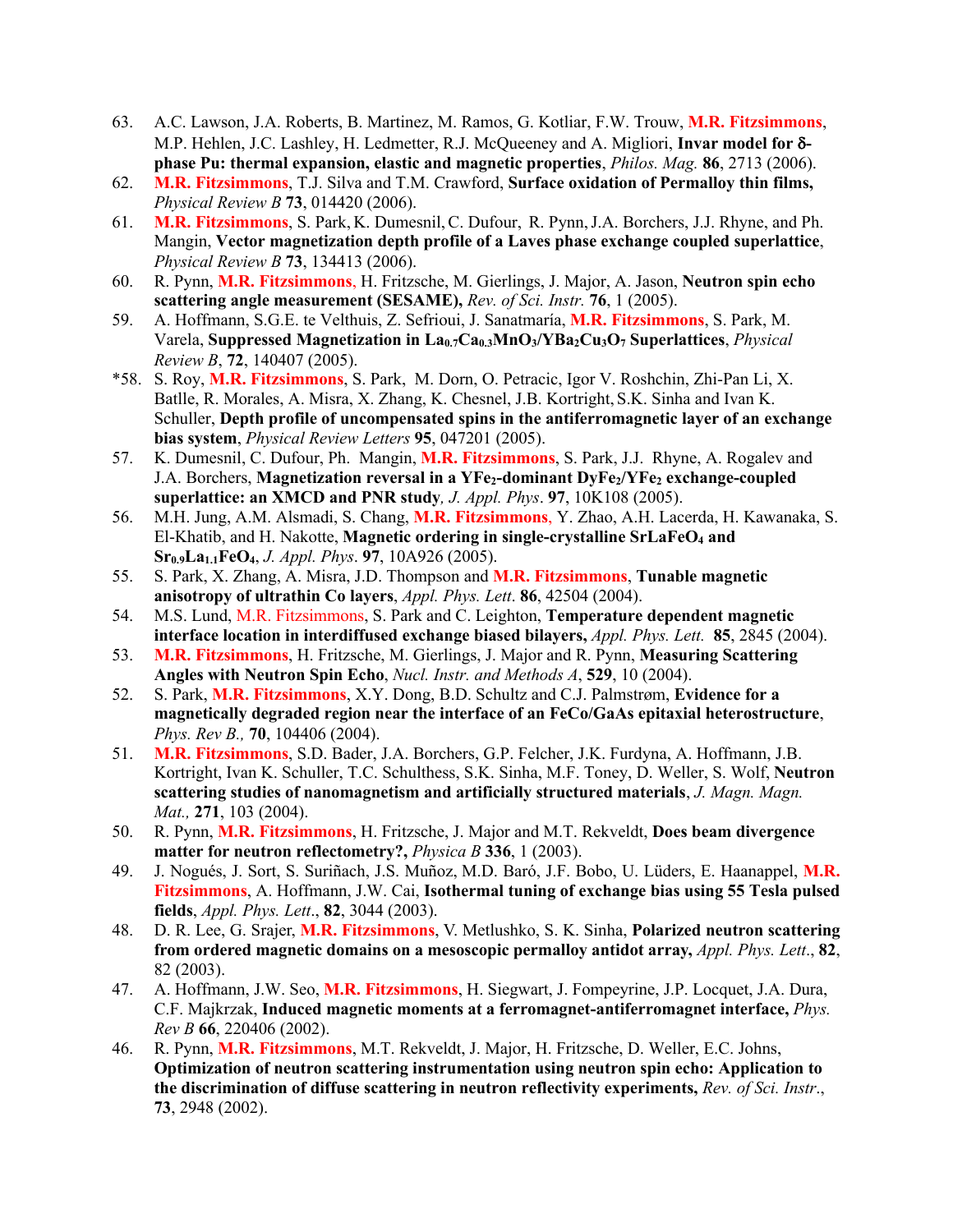- 45. C. Leighton, **M.R. Fitzsimmons**, A. Hoffmann, J. Dura, C.F. Majkrzak, M.S. Lund, I.K. Schuller, **Thickness-dependent coercive mechanisms in exchange-biased bilayers**, *Physical Review B*, **65,** 4403 (2002).
- 44. **M.R. Fitzsimmons**, C. Leighton, J. Nogués, A. Hoffmann, K. Liu, C.F. Majkrzak, J.A. Dura, J.R. Groves, R.W. Springer, P.N. Arendt, **Influence of in-plane crystalline quality of an antiferromagnet on perpendicular exchange coupling and exchange bias**, *Physical Review B*, **65**, 064403 (2002).
- 43. A. Hoffmann, **M.R. Fitzsimmons**, J.A. Dura, and C.F. Majkrzak, **Investigating magnetic proximity effects in NiO/Pd with polarized neutron reflectometry**, *Physical Review B*, **65**, 4428 (2002).
- 42. **M.R. Fitzsimmons**, C. Leighton, A. Hoffmann, P.C. Yashar, J. Nogués, Ivan K. Schuller, C.F. Majkrzak, J.A. Dura and H. Fritzsche, **Influence of interfacial disorder and temperature on magnetization reversal in exchange coupled bilayers**, *Physical Review B*, **64**, 4415 (2001).
- \*41. C. Leighton, **M.R. Fitzsimmons**, P.C. Yashar, A. Hoffmann, J. Nogués, J.A. Dura, C.F. Majkrzak, and Ivan K. Schuller, **Two-stage magnetization reversal in exchange biased bilayers**, *Physical Review Letters,* **86**, 4394 (2001).
- 40. C. Leighton, A. Hoffmann, **M.R. Fitzsimmons**, J. Nogués, and Ivan K. Schuller, **Deposition of epitaxial** a**-Fe2O3 layers for exchange bias studies by reactive d.c. magnetron sputtering**, *Philos. Mag. B*, **81**, 3986 (2001)
- 39. James R. Groves, Philip C. Yashar, Paul N. Arendt, Raymond F. DePaula, Eric J. Peterson, **Michael R. Fitzsimmons**, **Ultra-thin bi-axially textured IBAD MgO template layers resolved by grazing incidence X-ray diffraction**, *Physica C*, **355**, 293 (2001).
- 38. Lin Song Li, Rong Wang, **Michael Fitzsimmons**, and DeQuan Li, **Surface electronic properties of self-assembled, oppositely charged macrocycle and polymer multilayers on conductive oxides**, *J. of Phys. Chem. B*, 104, 11195 (2000).
- \*37. **M.R. Fitzsimmons**, P. Yashar, C. Leighton, Ivan K. Schuller, J. Nogués, C.F. Majkrzak and J.A. Dura, **Asymmetric magnetization reversal in exchange-biased hysteresis loops**, *Physical Review Letters* **84**, 3986 (2000).
- \*36. I.L. Grigorov, **M.R. Fitzsimmons**, and J.C. Walker, **Observation and Analysis of Multidomain Epitaxy of** a**-Mn on MgO(111),** *Physical Review Letters,***82**, 5309 (1999).
- 35. T. Hartmann, P. Paviet-Hartmann, J.B. Rubin, **M.R. Fitzsimmons**, K.E. Sickafus, **The effect of supercritical carbon dioxide treatment on the leachability and structure of cemented radioactive waste-forms**, *Waste Management*, **19**, 355 (1999).
- 34. J.-P. Schlomka, M. Tolan, W. Press, **M.R. Fitzsimmons**, R. Siebrecht, D.W. Schubert, P. Simon, **Interdiffusion in NiMnSb/V/NiMnSb: X-ray and neutron reflectivity investigation of ion beam sputtered trilayer systems**, *J. Appl. Phys*., **86**, 5146 (1999).
- 33. R. Pynn, S.M. Baker, G. Smith, **M. Fitzsimmons**, **Off-Specular Scattering in Neutron Reflectometry**, *J. Neutron Research*, **7**, 139 (1999).
- 32. R.J. Mashl, N. Gronbech-Jensen, **M.R. Fitzsimmons**, M. Lütt, D.Q. Li, **Theoretical and experimental adsorption studies of polyelectrolytes on an oppositely charged surface,** *J. of Chemical Physics*, **110**, 2219 (1999).
- \*31. Dequan Li, M. Lütt, **M.R. Fitzsimmons**, R. Synowicki, M.E. Hawley and G.W. Brown, **Preparation, Characterization and Properties of Mixed Organic and Polymeric Self-Assembled Multilayers**, *J. of the Amer. Chemical Soc.*, **120**, 8797, (1998).
- 30. D.Q. Li, A. Bishop, Y. Gim, X.B. Shi, **M.R. Fitzsimmons**, Q.X. Jia, **Conduction Properties of Metal-Organic Monolayer Semiconductor Heterostructures,** *Appl. Phys. Lett.,* **73**, 2645 (1998).
- 29. I. Grigorov, J.C. Walker, M.E. Hawley, G.W. Brown, M. Lütt and **M.R. Fitzsimmons**, **Structural and magnetic properties of expanded Mn,** *J. of Applied Physics*, **83**, 7010 (1998).
- 28. **M.R. Fitzsimmons**, M. Lütt, H. Kinder and W. Prusseit, **YBCO films as Meissner screens in the control of polarized neutron beams, observations and calculations,** *Nuclear Instr. and Methods A* **411,** 401 (1998). https://doi.org/10.1016/S0168-9002(98)00008-4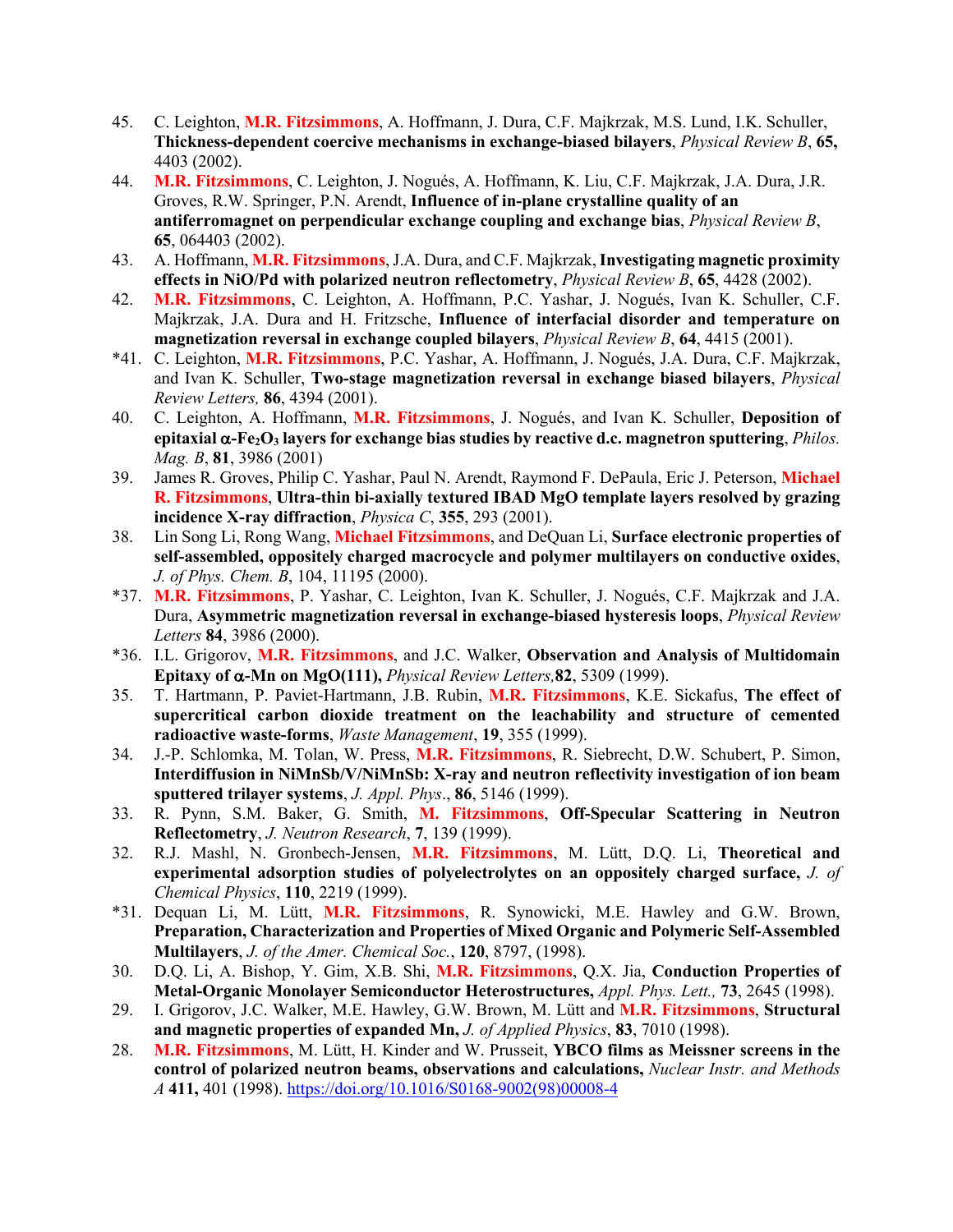- 27. J-P. Schlomka, W. Press, **M.R. Fitzsimmons**, M. Lütt, I. Grigorov, **Structural and Magnetic Properties of Ion Beam Sputtered NiMnSb Films***, Physica B*, **248**,140 (1998).
- 26. M. Lütt, **M.R. Fitzsimmons**, D. Li, **X-Ray Reflectivity Study of Self-Assembled Multilayers of Macrocycles and Macromolecules,** *J. Phys. Chem. B*, **102**, 400(1998).
- 25. **M.R. Fitzsimmons**, M. Lütt, R. Pynn, H. Kinder and W. Prusseit, **Use of YBCO films for applications with polarized neutrons,** *Physica B*, **241**, 121 (1997).
- 24. **M.R. Fitzsimmons**, **Reflectometry at continuous wave and pulsed-neutrons sources,** *Nuclear Instr. and Methods A* **383,** 549 (1996).
- 23. J-P. Schlomka, **M.R. Fitzsimmons**, R. Pynn, J. Stettner, O.H. Seeck, M. Tolan and W. Press, **Characterization of Si/Ge Interfaces by Diffuse X-ray Scattering in the Region of Total External Reflection,** *Physica B*, **221**, 44 (1996).
- 22. **M.R. Fitzsimmons**, J.A. Eastman, R.A. Robinson and J.W. Lynn, **On the Possibility of a Two-State Magnetic Structure for Nanocrystalline Chromium,** *Nanostr. Materials*, **7**, 179 (1996).
- 21. J.A. Eastman, **M.R. Fitzsimmons**, L.J. Thompson, M.A. Beno, an G.S. Knapp, **High Angle Diffraction Studies of Defects and Phase Stability in Nanocrystalline Materials,** *Nanostr. Materials*, **6**, 543 (1995).
- 20. **M.R. Fitzsimmons**, J.A. Eastman, R.A. Robinson, and J.W. Lynn, **The Neel Temperature of Nanocyrstalline Chromium,** *J. of Appl. Phys*., **78**, 1364, (1995).
- 19. J. A. Eastman and **M.R. Fitzsimmons**, **On the Two-State Microstructure of Nanocrystalline Chromium,** *J. Appl Phys*., **77**, 522 (1995)
- 18. **M.R. Fitzsimmons**, A Röll, E. Burkel, K.E. Sickafus, M.A. Nastasi, G.S. Smith, R. Pynn, **The Magnetization of a Grain Boundary in Nickel**, *Nanostr. Materials*, **6**, 539 (1995).
- 17. **M.R. Fitzsimmons**, J.A. Eastman, R.B. Von Dreele and L.J. Thompson, **Roles of grain size and strain on antiferromagnetic order in nanocrystalline chromium,** *Physical Review B*, **50**, 5600 (1994).
- 16. **M.R. Fitzsimmons**, G.S. Smith, R. Pynn, K.E. Sickafus, M.A. Nastasi, A. Röll, E. Burkel, **The Magnetization Density Profile of a Grain Boundary in Nickel,** *J. Appl Phys*., **76**(10), 6295 (1994).
- 15. **M.R. Fitzsimmons**, G.S. Smith, R. Pynn, M.A. Nastasi and E. Burkel, **The Magnetic Structures of Planar Interfaces,** *Physica B*, **198**, 169 (1994).
- 14. J.A. Eastman, **M.R. Fitzsimmons**, A.C. Lawson, R.A. Robinson, L.J. Thompson and J. Satti, **Information on Grain Boundary Structure in Nanocrystalline Pd and Cr from Diffraction Studies,** *Mater. Sci. Forum*, **126-128**, 813 (1993).
- 13. **M.R. Fitzsimmons**, J.A. Eastman, R.A. Robinson, A.C. Lawson, G.H. Kwei, K.E. Sickafus, M.A. Nastasi and E. Burkel, **Magnetic Structures of Nanometer Scale Dy, Cr and Ni,** *Nanostr. Materials*, **3**, 311 (1993).
- 12. J.A. Eastman, **M.R. Fitzsimmons** and L.J. Thompson, **Anomalous Defect Behavior Resulting from the Hydriding of Nanocrystalline Palladium,** *Phil. Mag. Lett*., **68**(6), 335 (1993).
- 11. **M.R. Fitzsimmons**, J.A. Eastman, R.A. Robinson, A.C. Lawson, J.D. Thompson, R. Movshovich, J. Satti, **Magnetic Order in Nanocrystalline Cr and Suppression of Antiferromagnetism in bcc Cr,** *Physical Review B,* **48**(11), 9245 (1993).
- 10. **M.R. Fitzsimmons** and E. Burkel, **Interfacial roughness of [001] twist grain boundaries characterized with X-ray reflection**, *Physical Review B* **47,** 8436, (1993).
- 9. J.A. Eastman, **M.R. Fitzsimmons,** M. Müller-Stach, G. Wallner, W.T. Elam, **Characterization of nanocrystalline Pd by X-ray diffraction and EXAFS**, *Nanostructured Materials* **1**, 47 (1992).
- 8. J.A. Eastman, **M.R. Fitzsimmons** and L.J. Thompson, **The thermal properties of nanocrystalline Pd from 16K to 300K**, *Phil. Mag. B,* **66**, 667 (1992).
- 7. **M.R. Fitzsimmons**, J.A. Eastman, M. Müller-Stach, and G. Wallner, **Structural Characterization of nanometer-sized crystalline Pd by X-ray diffraction techniques**, *Physical Review B* **44**, 416 (1991).
- 6. **M.R. Fitzsimmons** and S.L. Sass, **X-ray observations of grain boundary diffuse scattering**, *Scripta. Metall*., **23**, 411 (1989).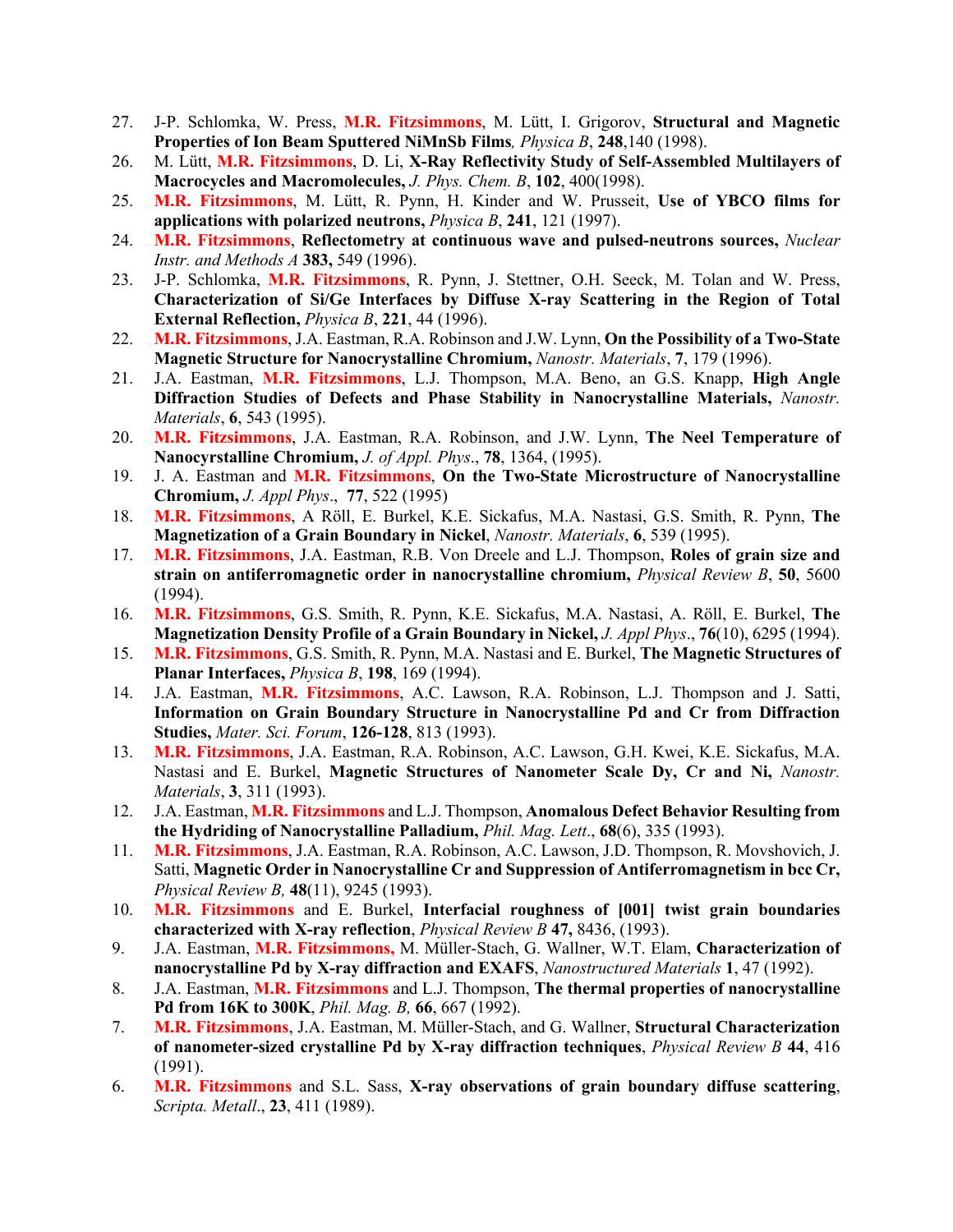- 5. **M.R. Fitzsimmons** and S.L. Sass, The atomic structure of the  $\Sigma = 13(0) = 22.6^{\circ}$  [001] twist **boundary in gold determined using quantitative X-ray-diffraction**, *Acta. Metall*., **37**, 1009 (1989).
- 4. **M.R. Fitzsimmons**, and S.L. Sass, **X-ray-diffraction studies of the structure and properties of grain boundaries**, *J. de Physique*, **49**, 71 (1988).
- \*3. **M.R. Fitzsimmons**, E. Burkel and S.L. Sass, **Experimental measurement of the thermal displacive properties of a large-angle twist grain boundary in gold**, *Physical Review Letters* **61**, 2237 (1988).
- 2. **M.R. Fitzsimmons** and S.L. Sass, **Quantitative X-ray-diffraction study of the atomic structure of the** S**=5(**q**=36.9°) [001] twist boundary in gold**, *Acta. Metall*., **36**, 3103 (1988).
- 1. **M.R. Fitzsimmons**, M.D. Vaudin, and S.L. Sass, **Structural multiplicity and the interpretation of X-ray-diffraction observations from grain-boundaries,** *Scripta. Metall.,* **22**, 105 (1988).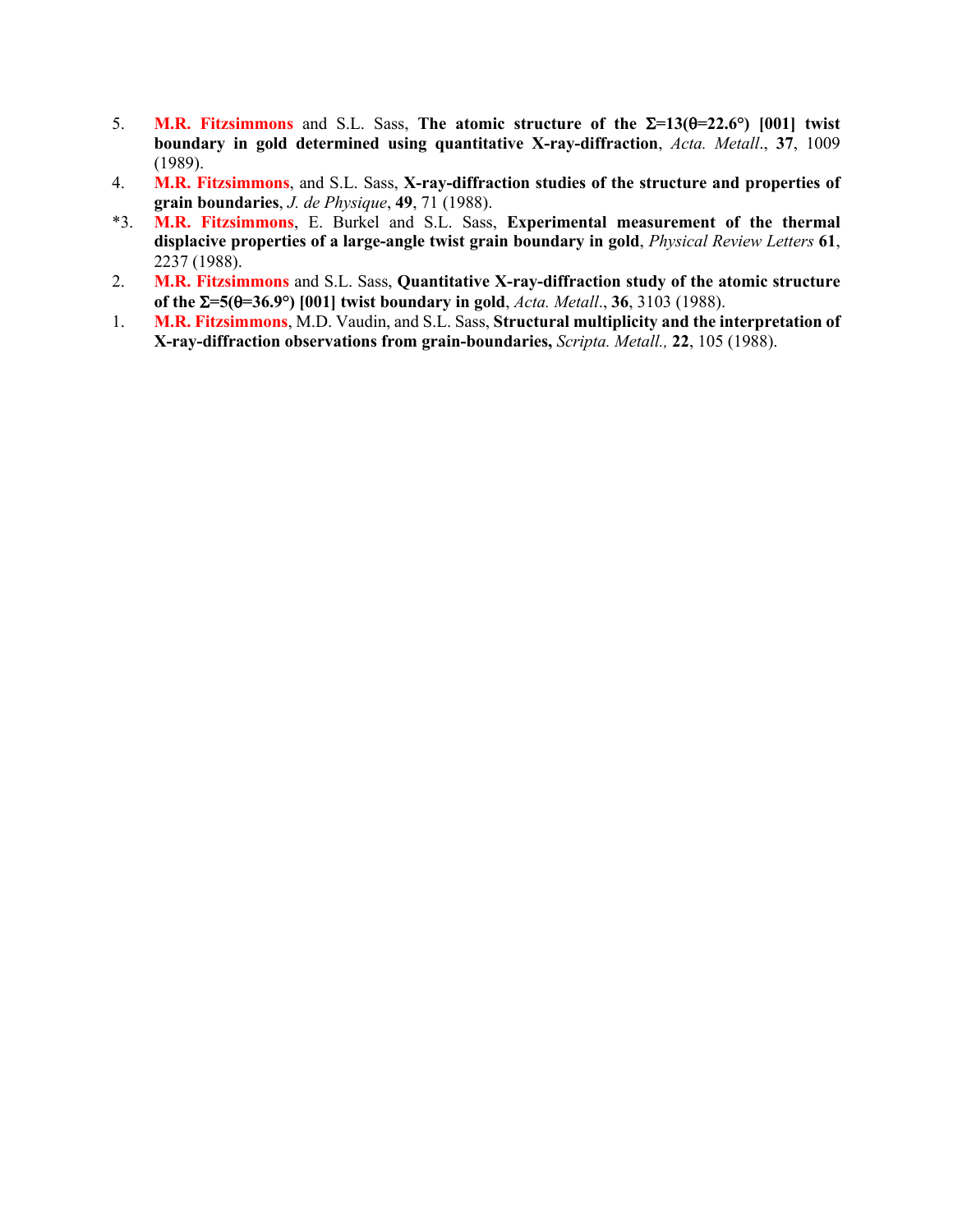### **SELECTED NON-REFEREED PUBLICATIONS**

- 12. C. Adelmann, B. D. Schultz, J. Strand, X. Lou, X. Y. Dong, J. Q. Xie, S. Park, **M.R. Fitzsimmons,** P. A. Crowell, and C. J. Palmstrøm, **Spin injection into semiconductors the role of the Fe/AlxGa1-xAs interface**, in *2004 International Conference on Indium Phosphide and Related Materials* (Kagoshima, Japan, 2004), pp. 505-510.
- 11. **M.R. Fitzsimmons** and C.F. Majkrzak, **Application of polarized neutron reflectometry to studies of artificially structured magnetic materials**, a book chapter in *Modern Techniques for Characterizing Magnetic Materials, ed. by Y. Zhu* (Kluwer, Boston 2005), pp. 107-152.
- 10. **Magnetoelectronics and magnetic materials—novel phenomena and advanced characterization**, eds. S. Zhang, W. Kuch, G. Guntherodt, C. Broholm, A.D. Kent, **M.R. Fitzsimmons**, I.K. Schuller, J.B. Kortright, T. Shinjo, Y. Zhu, *Proc. Materials Research Society,* Warrendale, PA, **746** (2003)
- 9. **M. R. Fitzsimmons**, H. Fritzsche, J. Major, R. Pynn, and M. T. Rekveldt, **Enhancing the resolution and intensity of neutron scattering experiments using neutron spin echo**, Advances in Neutron Scattering Instrumentation, I. A. Anderson and B. Guerard, Editors, *Proc. SPIE*, **4785**, p. 143 (2002).
- 8. A.L. Shapiro, F. Hellman and **M.R. Fitzsimmons**, Magnetic Order of Co<sub>0.1</sub>Pt<sub>0.9</sub> in **Proximity of CoPt3**, *Proc. Materials Research Society* **517**, ed. J. Bain et al., (Warrendale, PA 1998), 311.
- 7. D.Q. Li, M. Lütt, X.B. Shi, **M.R. Fitzsimmons, Multilayer self-assemblies as electronic and optical materials,** *Proc. Materials Research Society* **488,** 401 (1997).
- 6. X.B. Shi, D.Q. Li, M. Lütt, **M.R. Fitzsimmons**, G.P. VanPatten**, Self-assembled multilayers and photoluminescence properties of a new water-soluble poly(paraphenylene),** *Proc. Materials Research Society* **488**, 133 (1997).
- 5. **M.R. Fitzsimmons** and R. Pynn, **The performance of reflectometers at continuous wave and pulsed-neutron sources,** *Proc. of ICANS XIII,* Villigen, Switzerland, (1995).
- 4. **M.R. Fitzsimmons**, **Performance of a Reflectometer at Continuous Wave and Pulsed Neutron Sources**, *Proceedings of the workshop on neutron instrumentation for a long-pulse spallation source, ed. J. Alonso, R. Pynn, T. Russell and L. Schroeder*, April 1995, Berkeley CA, pp. III-53 through III-60.
- 3. G. Felcher, **M. Fitzsimmons**, E. Fullerton, W. Hamilton, C. Majkrzak, S. Parkin and S. Sinha, **Surfaces and Interfaces,** *Proc. of Workshop on Technological and Scientific Opportunities at a 1MW Pulsed Spallation Neutron Source*, (Argonne, IL), **1**-3, (1994).
- 2. **M.R. Fitzsimmons**, G.S. Smith, R. Pynn and M.A. Nastasi, **Polarized Neutron Reflection at LANSCE,** *Proc. of the 12th meeting of the International Collaboration on Advanced Neutron Sources, ed. by U. Steigenberger, T. Broome, G. Rees and A. Soper*, RAL 94-025 (Abingdon, U.K.), **I**-355 (1993).
- 1. **M.R. Fitzsimmons**, J.A. Eastman, M. Müller-Stach, G. Wallner, *Proc. Materials Research Society* **206**, 475 (1990).